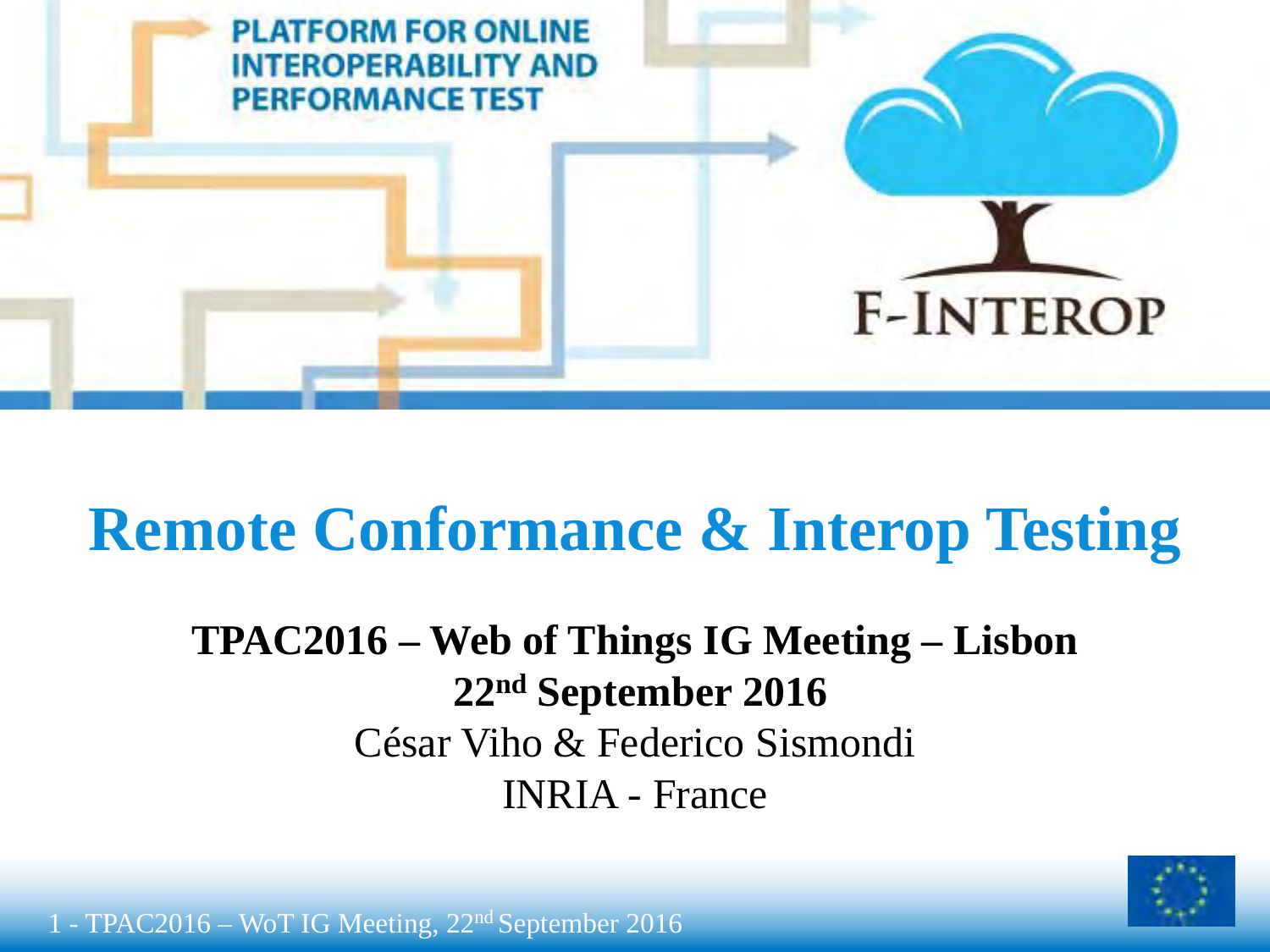## **F-Interop H2020 Project**

- www.f-interop.eu
- 1 November 2015 31 October 2018
- $\cdot$  develop and provide online interoperability and performance test tools to support emerging technologies from research to standardization and market launch
- 9 partners





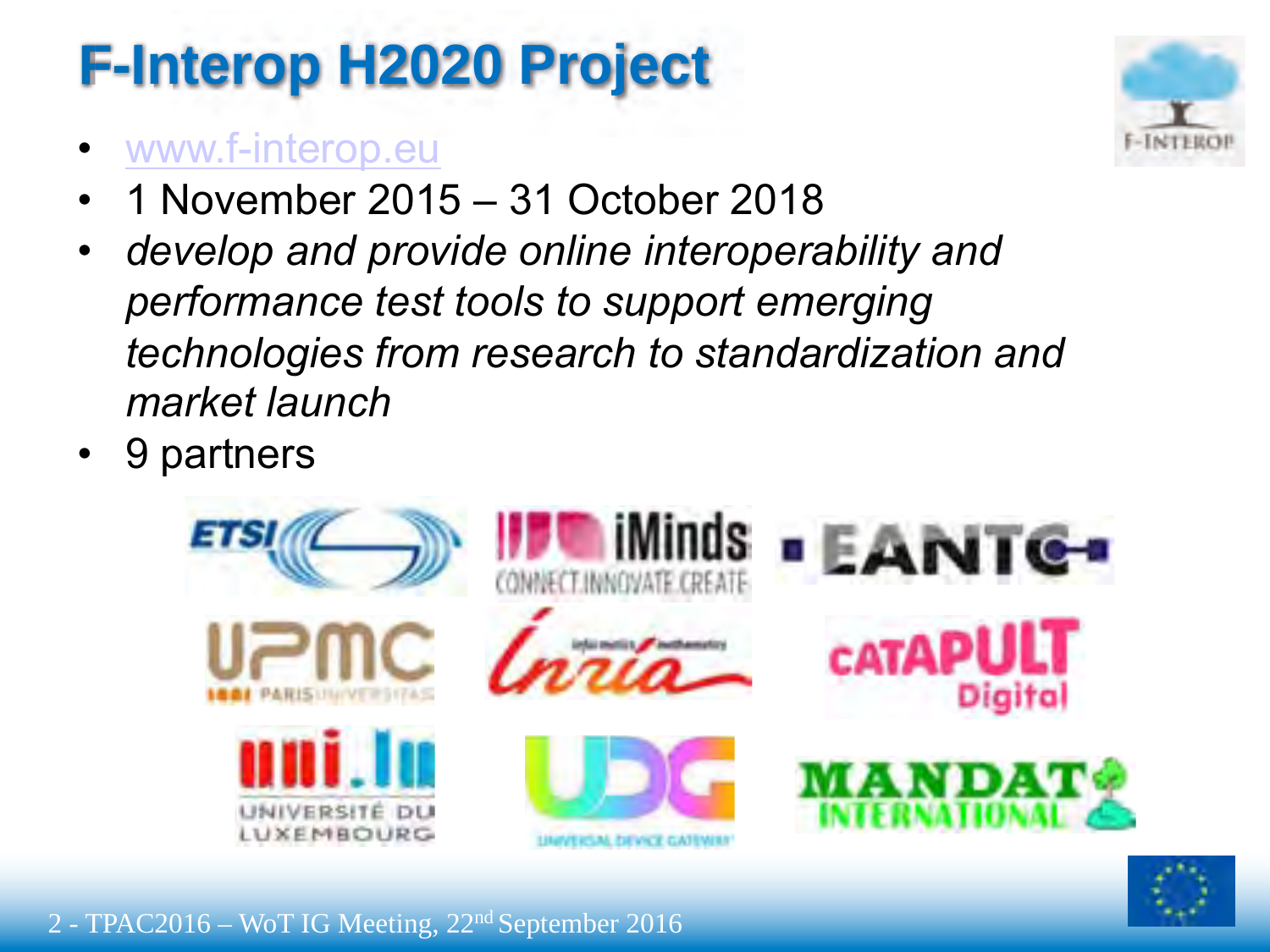



- 1. Describe the F-Interop platform 2. Is this useful for the WoT community? 3. How the WoT community can help?
	- Introduce the F-Interop open call

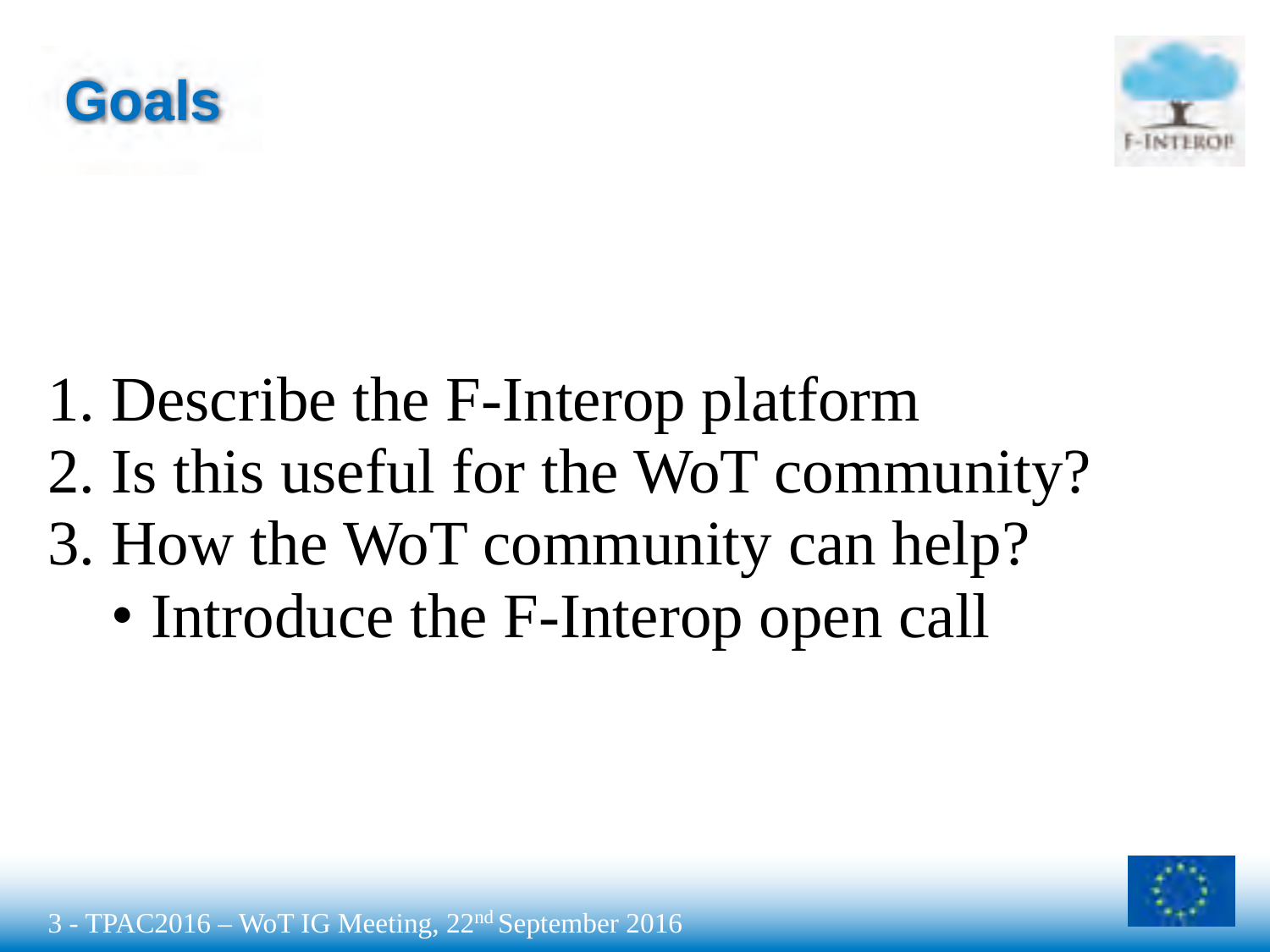

#### **SDOs**  $\blacktriangleright$

- save time and resources
- running code early
- accelerate standardization process

### $\triangleright$  SMEs and companies

- interop tests without needing to travel
- lower development cost  $\bullet$
- faster development of standards-based products  $\bullet$
- $\rightarrow$  more standards-based products

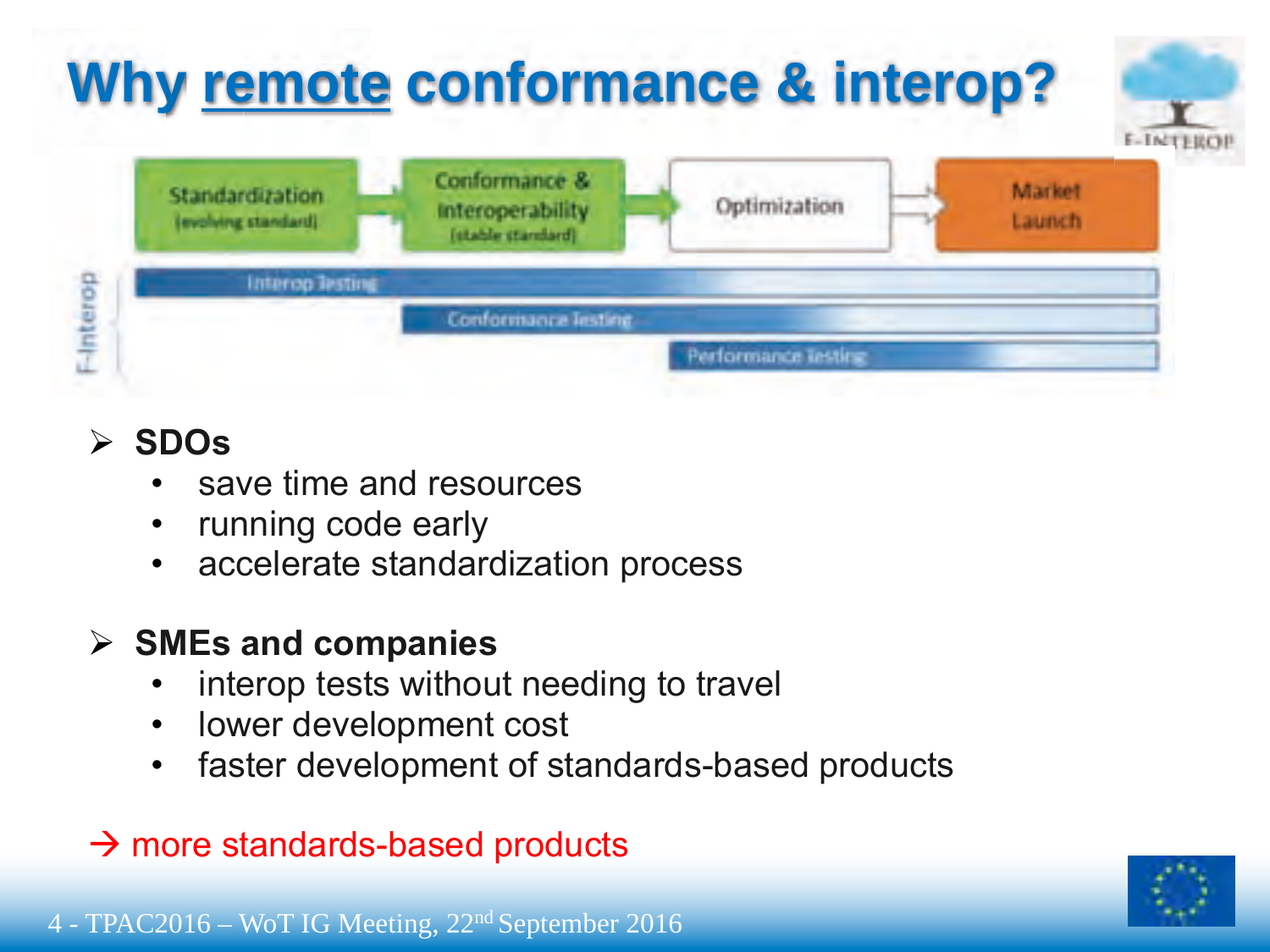

### **Conformance Testing**



5 - TPAC2016 - WoT IG Meeting, 22<sup>nd</sup> September 2016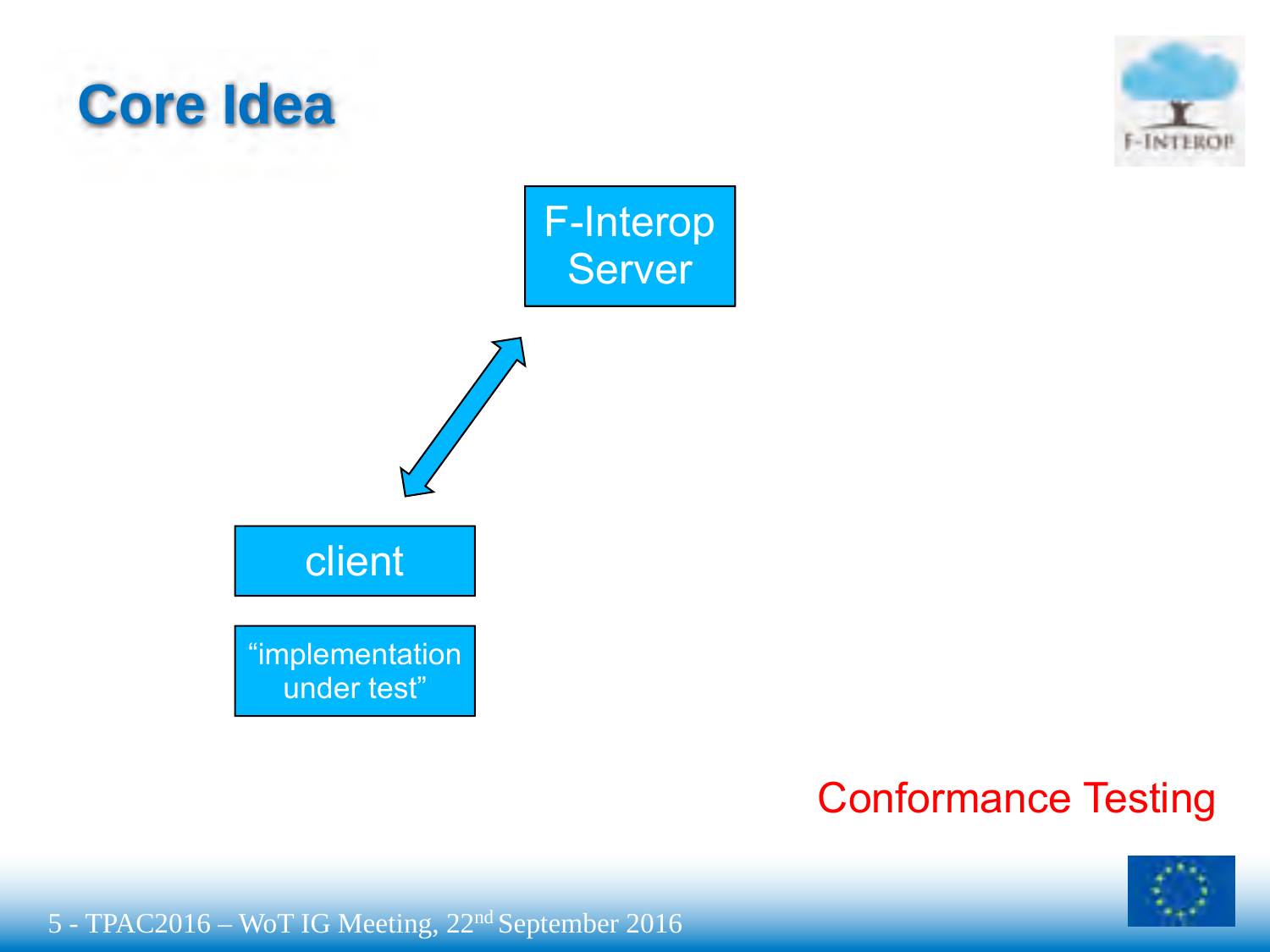

### **Interop Testing**

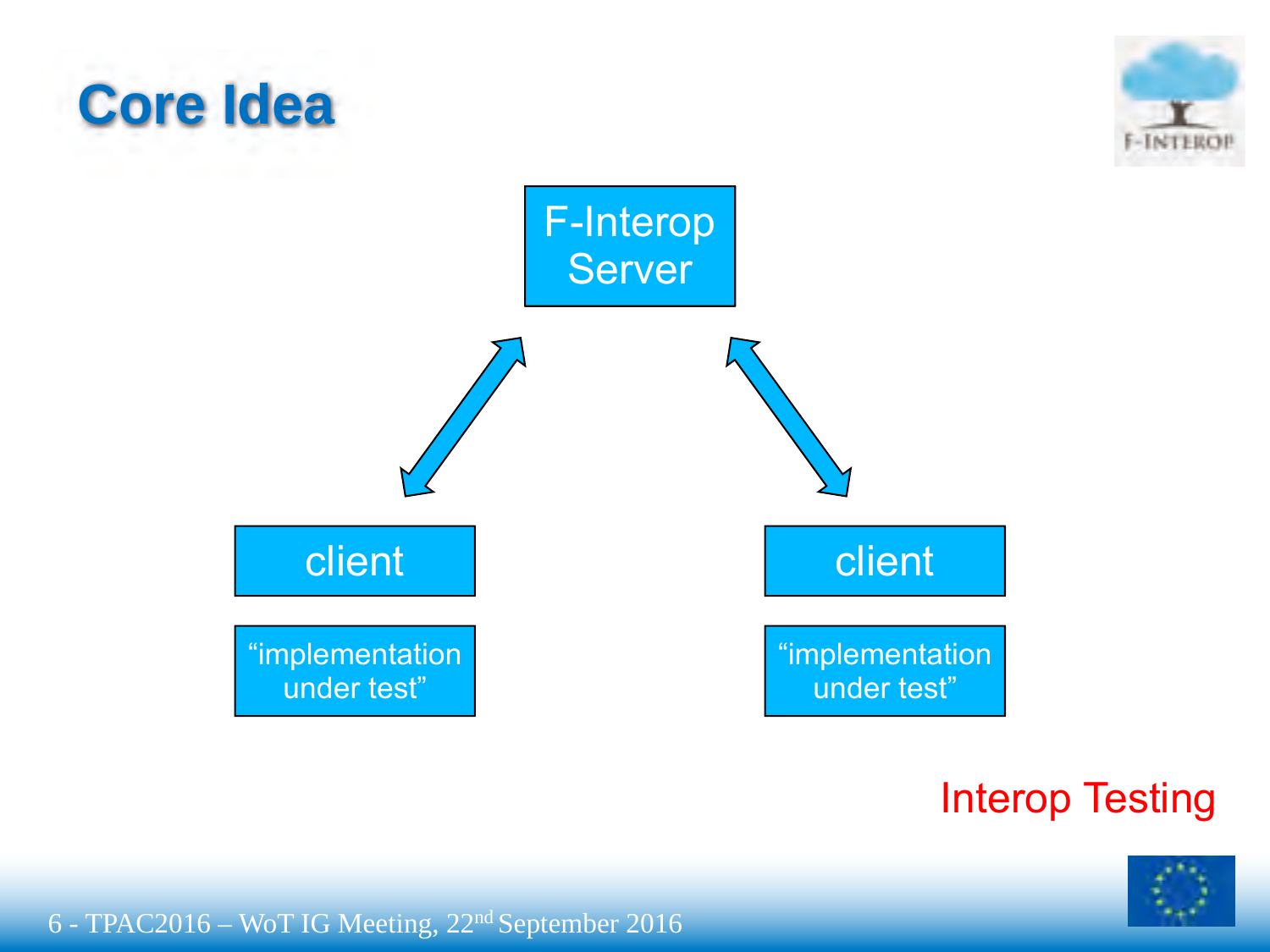## **Different Configurations**





- **B.** Tested Device  $\leftarrow$  > F-Interop test server
- B. Deported test with downloaded resource
- **C.** Remote interop with 2 participants
- **E.** Interop against testbed by device provided by device  $\frac{1}{2}$
- **F.** Local interop **E.** Local devices **remotely connected** 
	- $\overline{B}$   $\overline{B}$  continuity.  $F.$  Remote interop with N participants
- **G.** Remote interop with N participants and testbeds. **develop with FIRE- devices and tothodo** G. Remote interop with N participants and testbeds

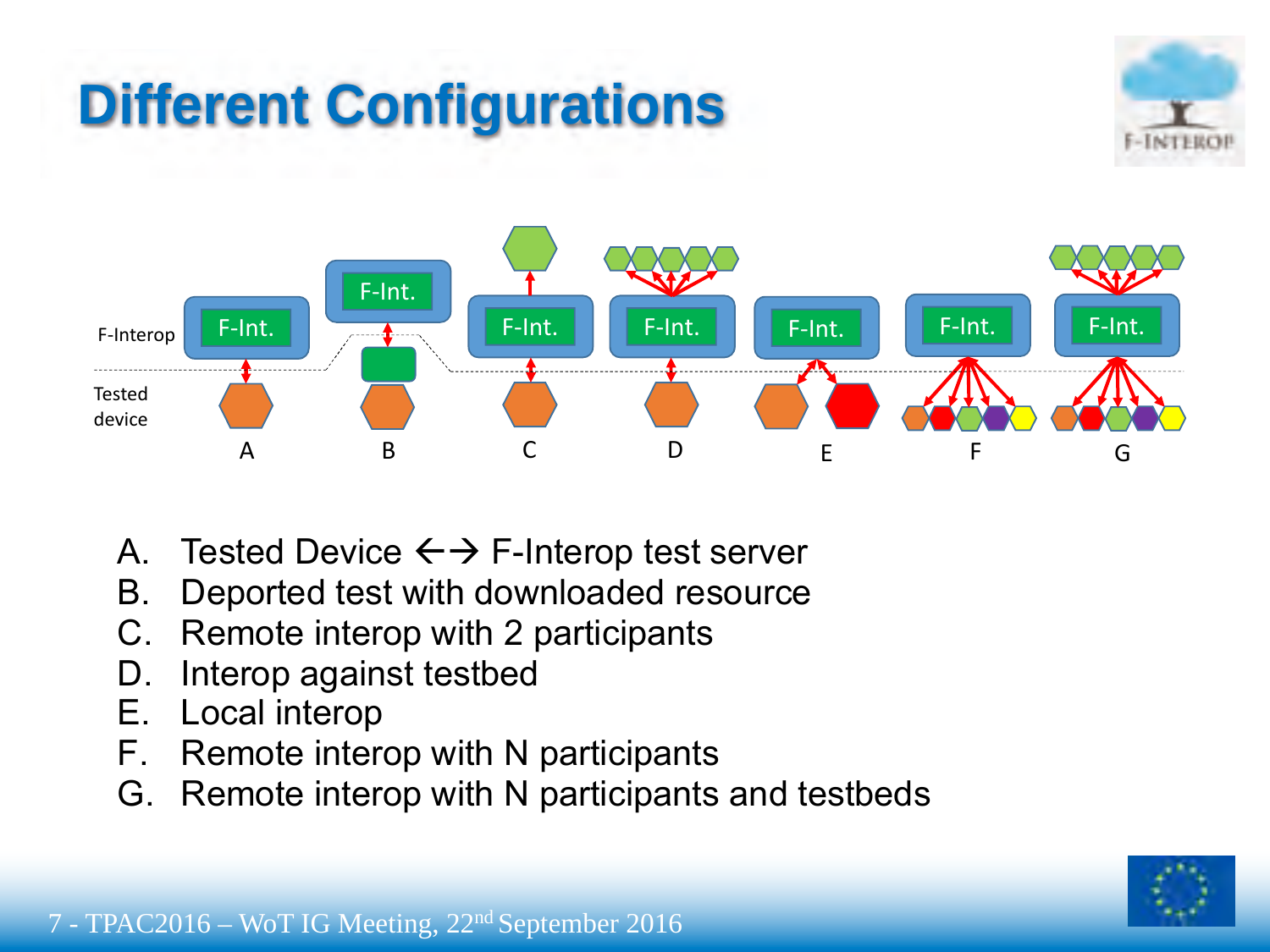



### 32 testbeds, 4755 nodes

 $Fed4FIRE$ 

### www.fed4fire.eu/testbeds

- $\cdot$  24 testbeds
- $\cdot$  ~1000 nodes
- **OneLab**

(onelab.eu)

- Includes 6 IoT-lab deployments (including 2728 IoT nodes)
- ! **3,7'8(6**

www.iotlab.eu)



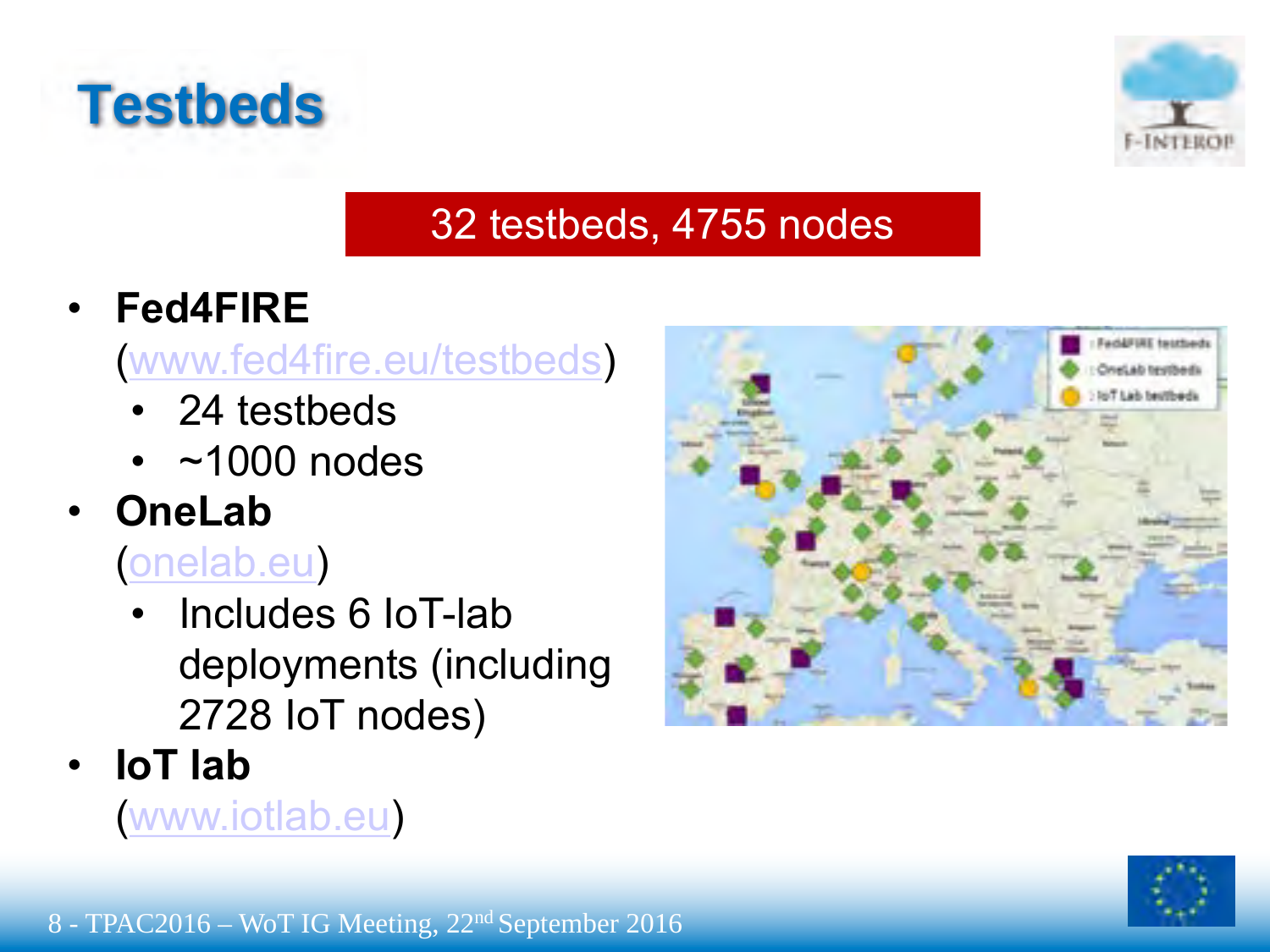## **Targeted Standards**



- Initially standards of the IoT realm
	- $\cdot$  CoAP
	- 6TiSCH
	- 6LoWPAN
- We take, as a starting point, the ETSI plugtests specifications and build an architecture that allows those to be done remotely
- **Contributions/extensions are expected by design** 
	- Including:
		- . oneM2M
		- **Web of Things (WoT)**



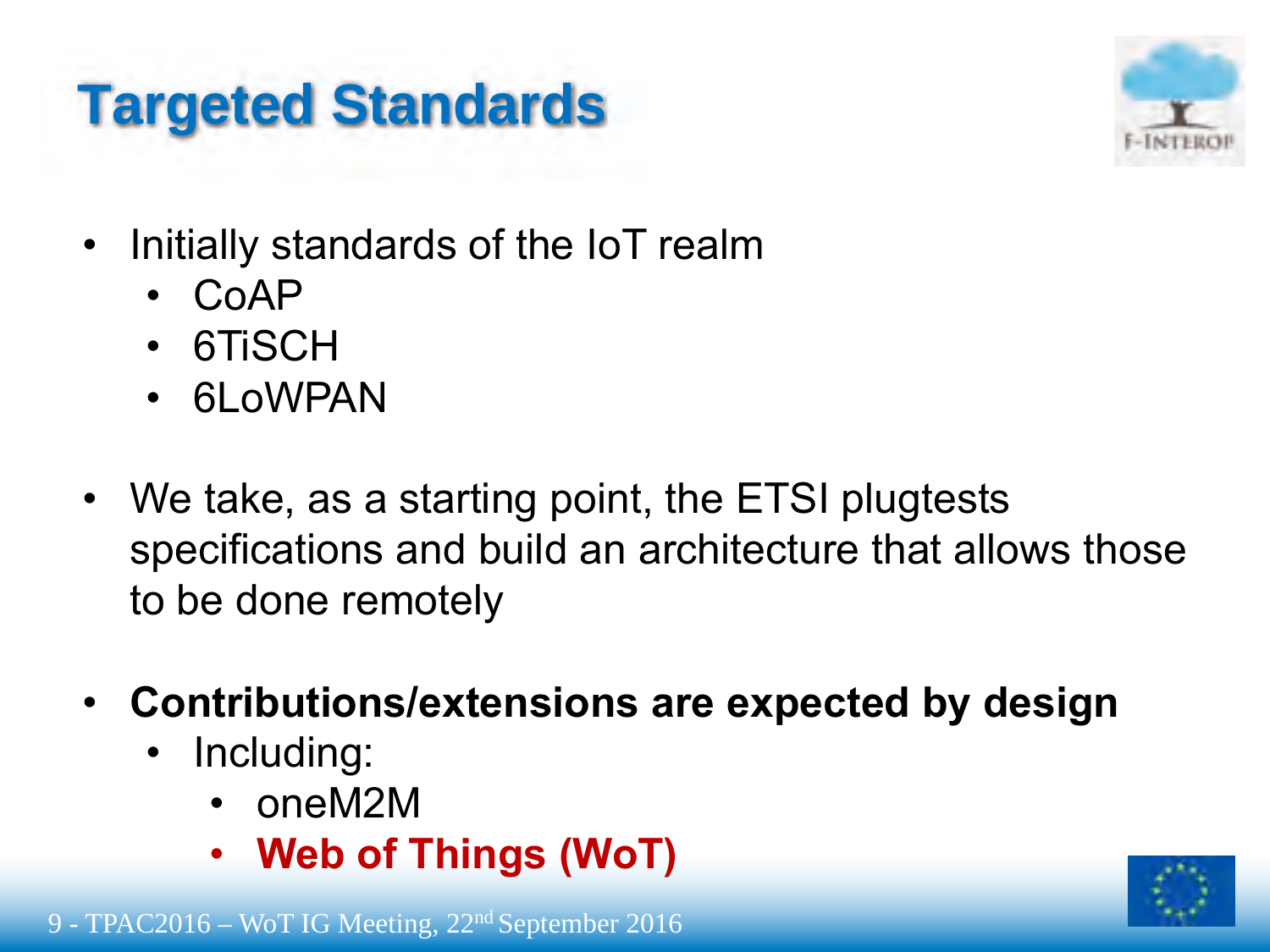

### **CoAP remote online interop testing A proof of concept**

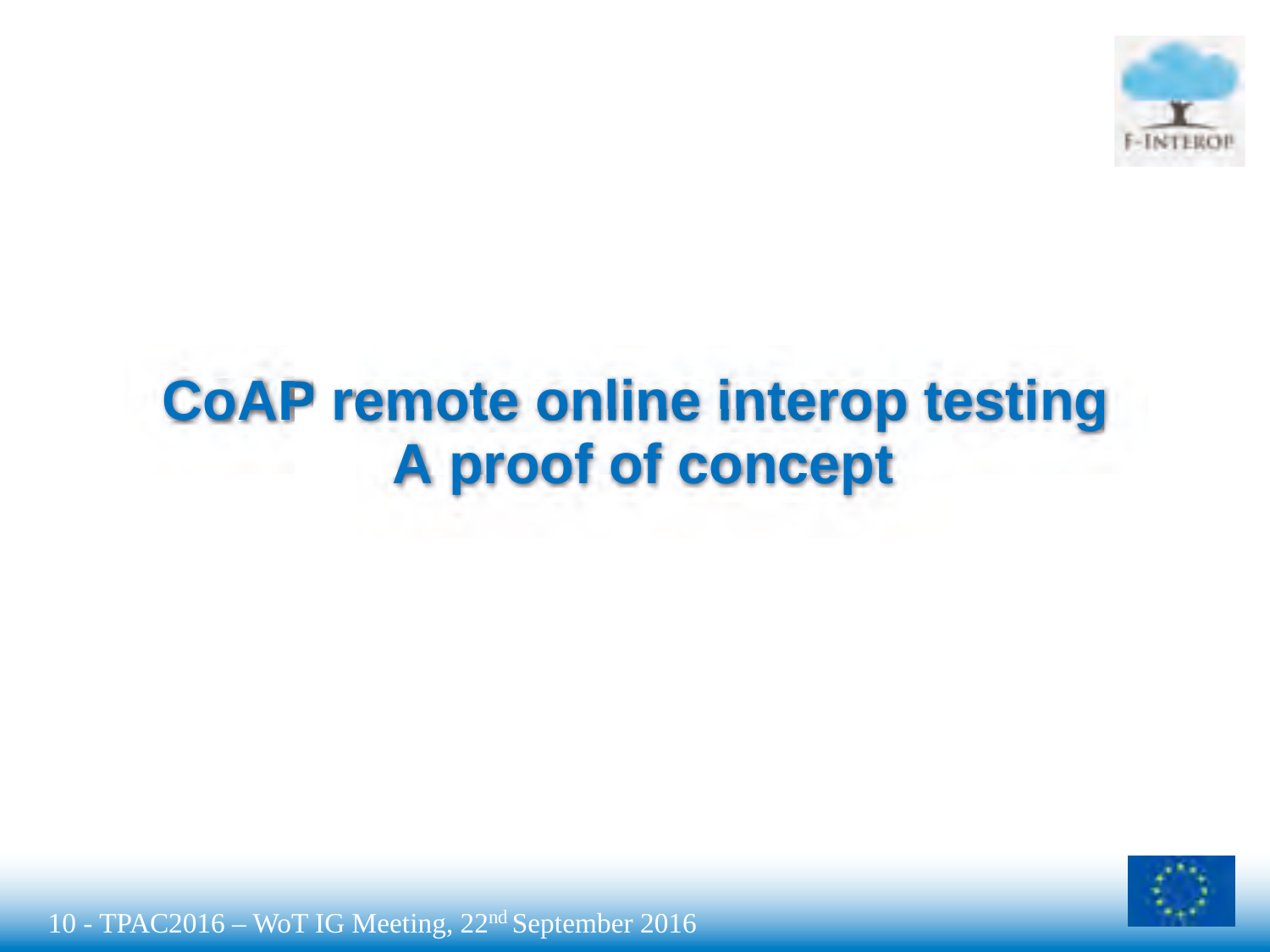### **Example CoAP Test**



From ETSI plugtest CoAP#4, IETF89 (London)  $\bullet$ 

| C 8   New/Chleen/IbonusDestroinbile.html |                                                                                                                          |                 |                                                                                                                                                                          | $-14.0414$ |  |
|------------------------------------------|--------------------------------------------------------------------------------------------------------------------------|-----------------|--------------------------------------------------------------------------------------------------------------------------------------------------------------------------|------------|--|
|                                          |                                                                                                                          |                 | Interoperability Test Description                                                                                                                                        |            |  |
| identifier:                              |                                                                                                                          | TD COAP CORE IN |                                                                                                                                                                          |            |  |
| Objective!                               | Perlinm GET transaction (CON mode)                                                                                       |                 |                                                                                                                                                                          |            |  |
| Configuration:                           | CoMP OF O, BASIC                                                                                                         |                 |                                                                                                                                                                          |            |  |
| <b>Helerences:</b>                       | JODAPJ 581 12 21 22 31                                                                                                   |                 |                                                                                                                                                                          |            |  |
| Pre-best conditions:                     | Sincert (filters the hysikary) And with insparing control is real respect that standing (SET with an art filtery passend |                 |                                                                                                                                                                          |            |  |
| Test Sequence:                           |                                                                                                                          | Nep Type        | Description                                                                                                                                                              |            |  |
|                                          |                                                                                                                          |                 | Climit is requested to send a cit! Traquest with                                                                                                                         |            |  |
|                                          |                                                                                                                          | Somulut         | $+$ Type = 0 (DON)<br>$+$ Ecdy $+$ 11/3ET)                                                                                                                               |            |  |
|                                          | ä                                                                                                                        |                 | The request lient by the clied cuplices<br>· fype=0 and Dister-1<br>+ Client generated Mossage (\$11+ CMC)<br>· Clientigenersled Token (= CTOK)<br>· Us Path optick Text |            |  |
|                                          | $\mathcal{I}$                                                                                                            | <b>Clear</b>    | Server ments response contacting<br>$+$ Code $+2.00$ (Conserv.<br>+ Mensage ID + CMO2 TSkev + CTOE<br>+ Contant/Romat oblicin<br>+ Non-wright Paylord                    |            |  |
|                                          | $\pm$                                                                                                                    | <b>Wedy</b>     | Gived dripling the received information                                                                                                                                  |            |  |



#### 11 - TPAC2016 – WoT IG Meeting, 22<sup>nd</sup> September 2016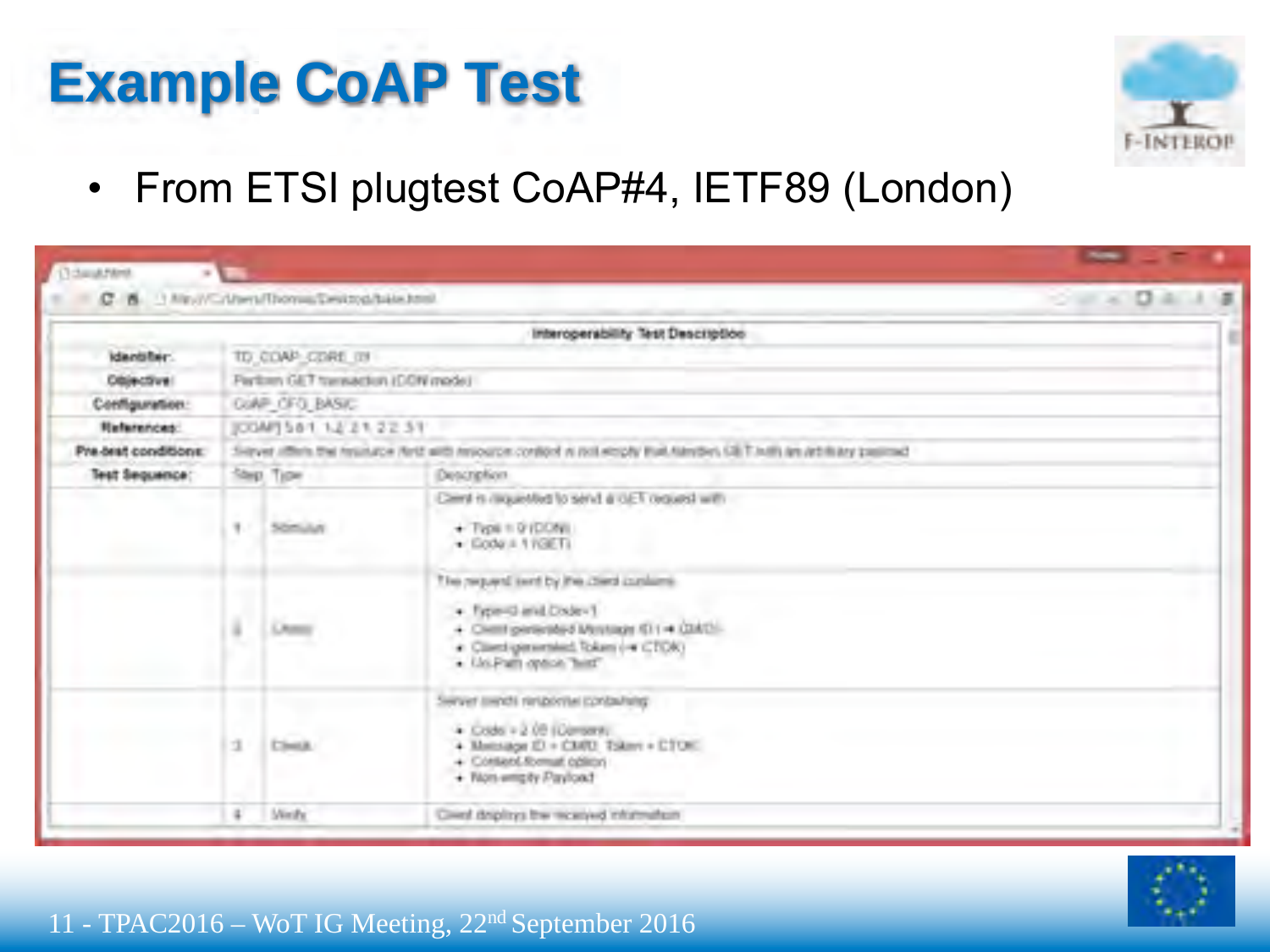

12 - TPAC2016 – WoT IG Meeting, 22nd September 2016

F-Interop server F-Interop server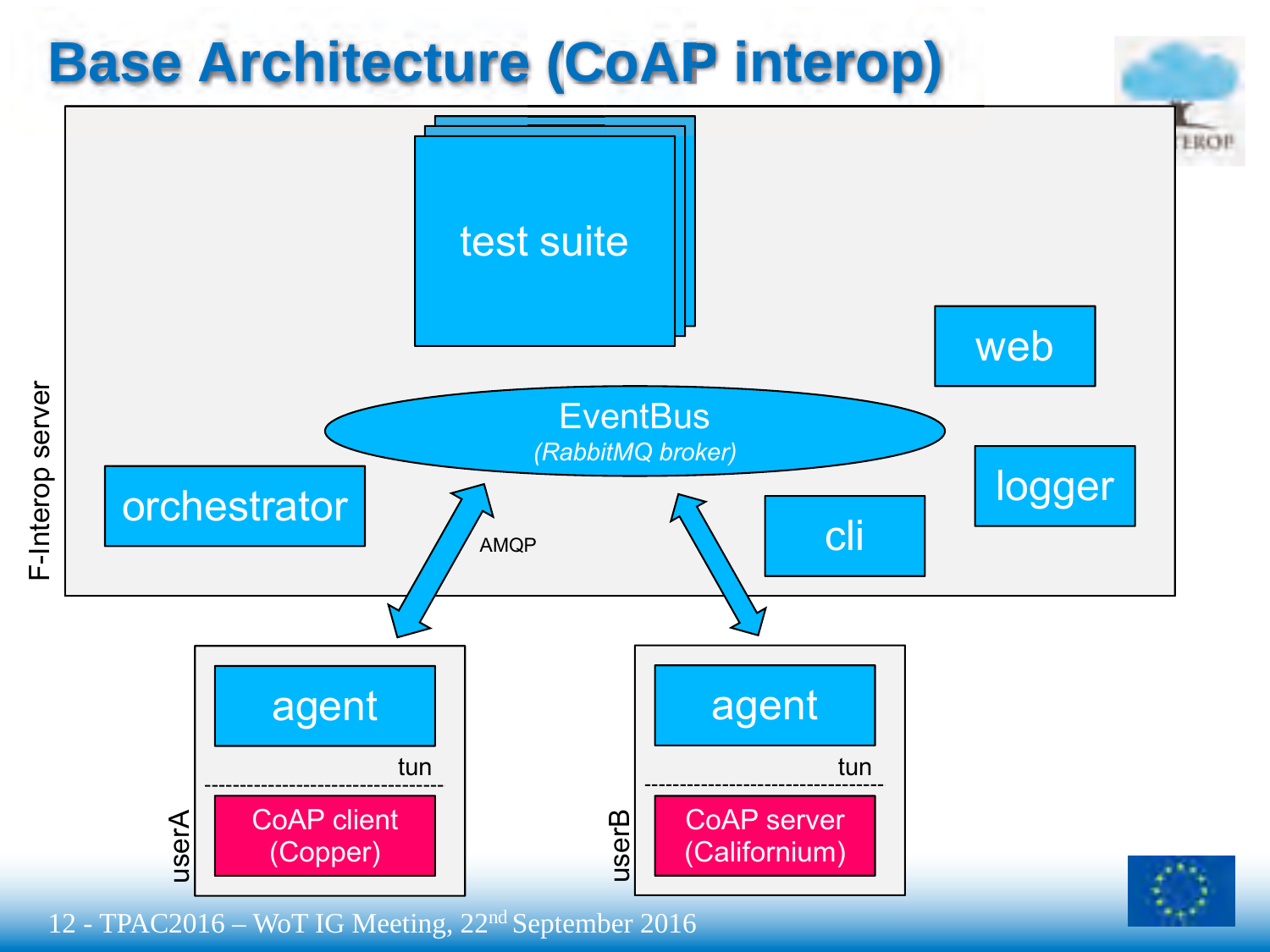

13 - TPAC2016 – WoT IG Meeting, 22nd September 2016

F-Interop server F-Interop server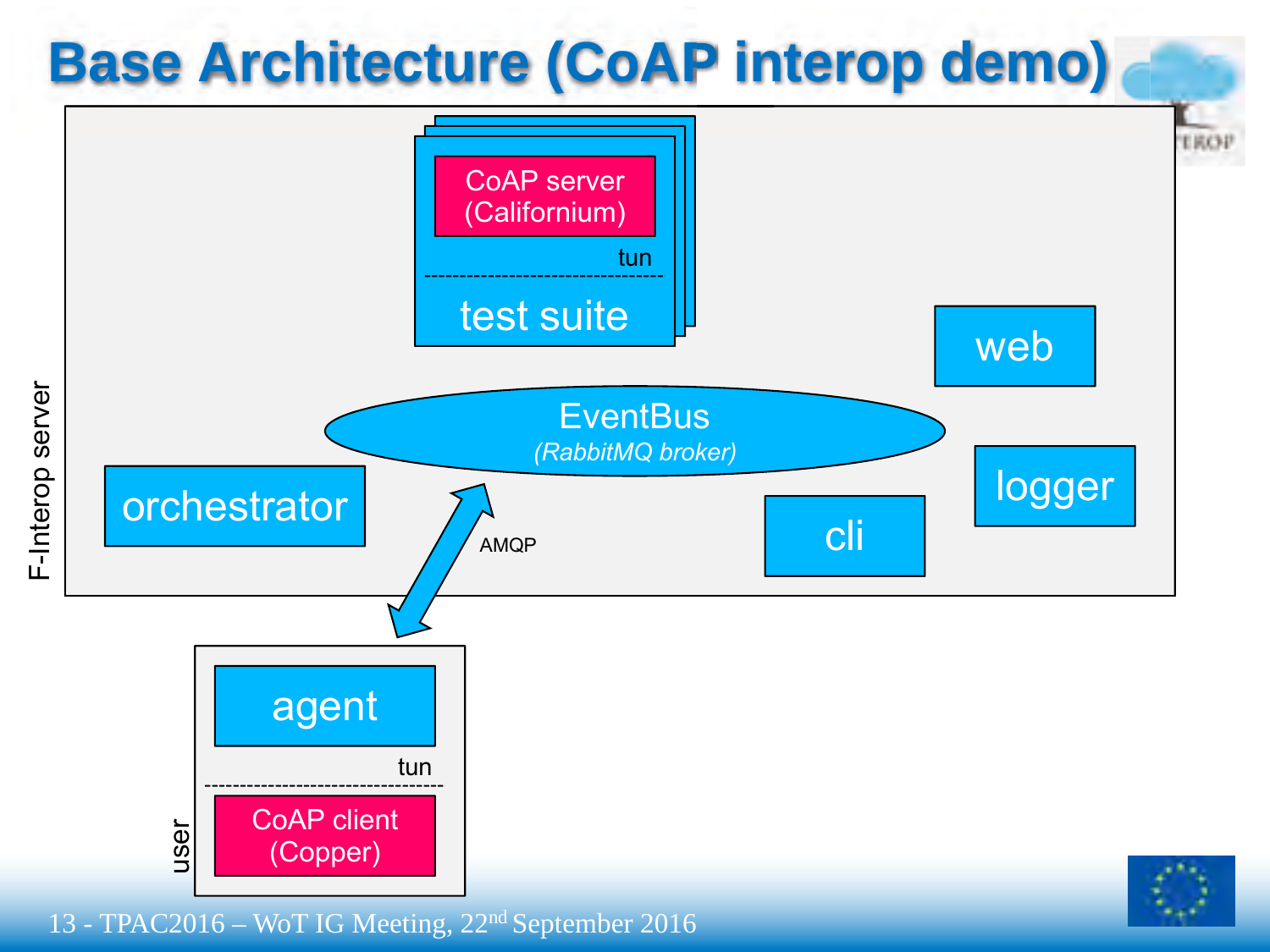### **Download the Agent**

## **F-interop**

E T C R C Fineropperparately

A platform for interoperability testing

Hame

[1] il ustanzio

Download the agent

**Krammannannann 190115** reminived.

### IETF 96 demo

### Goals

- . Testing CoAP GET link to the sea view union
- · Tests coming from: Test Descriptions for ETSI plughest Contra II-11-87
- · Texting an already existing limplementation. (cappel/coap).

#### Set up

· Downland the agest (Will be receased later in after documentations

#### ings/di-mayop.pans.in/ni.fr/shirlic/vigent/agent.py

· Connect to the vession limitiar with unarriama/password and we play the ville of a client



**INTHE** 

ママーロホーモ

#### 14 - TPAC2016 – WoT IG Meeting, 22<sup>nd</sup> September 2016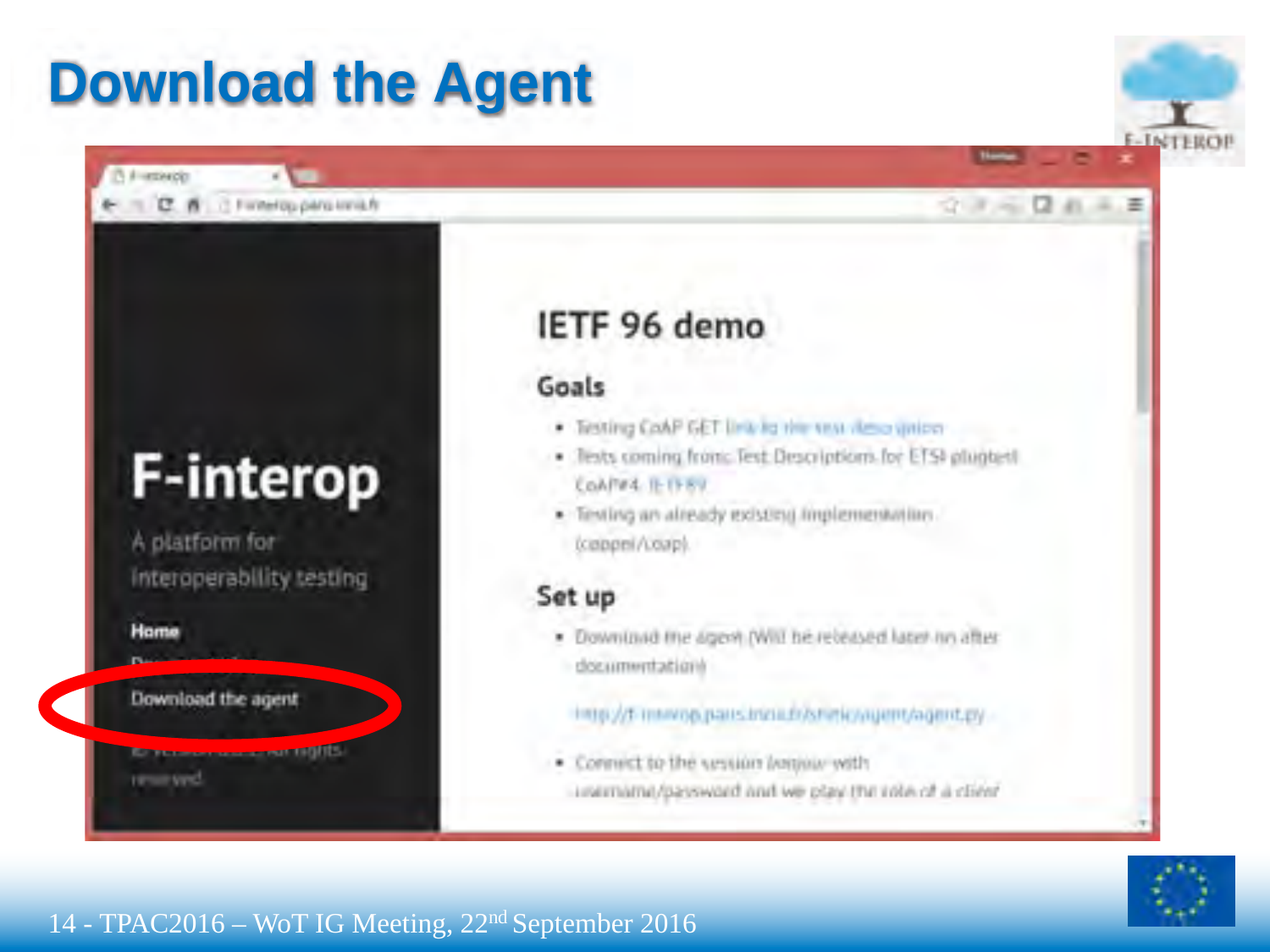



sieben sieben-lincs git:develop x 5 sudo python -n finterop.agent.agent connect --user bonjour --session bonjour --name client Password:

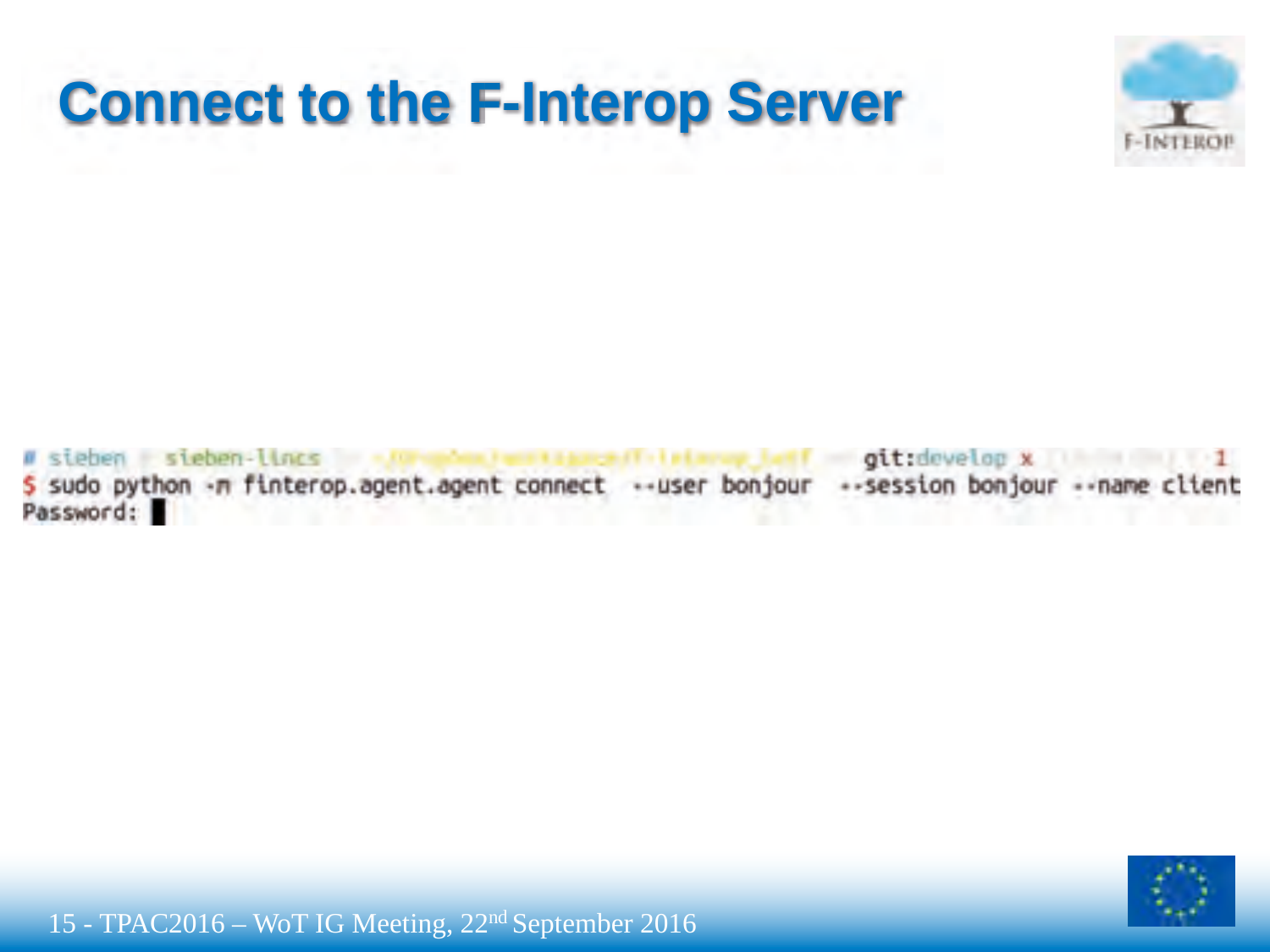## **Select and Start the Test Case**





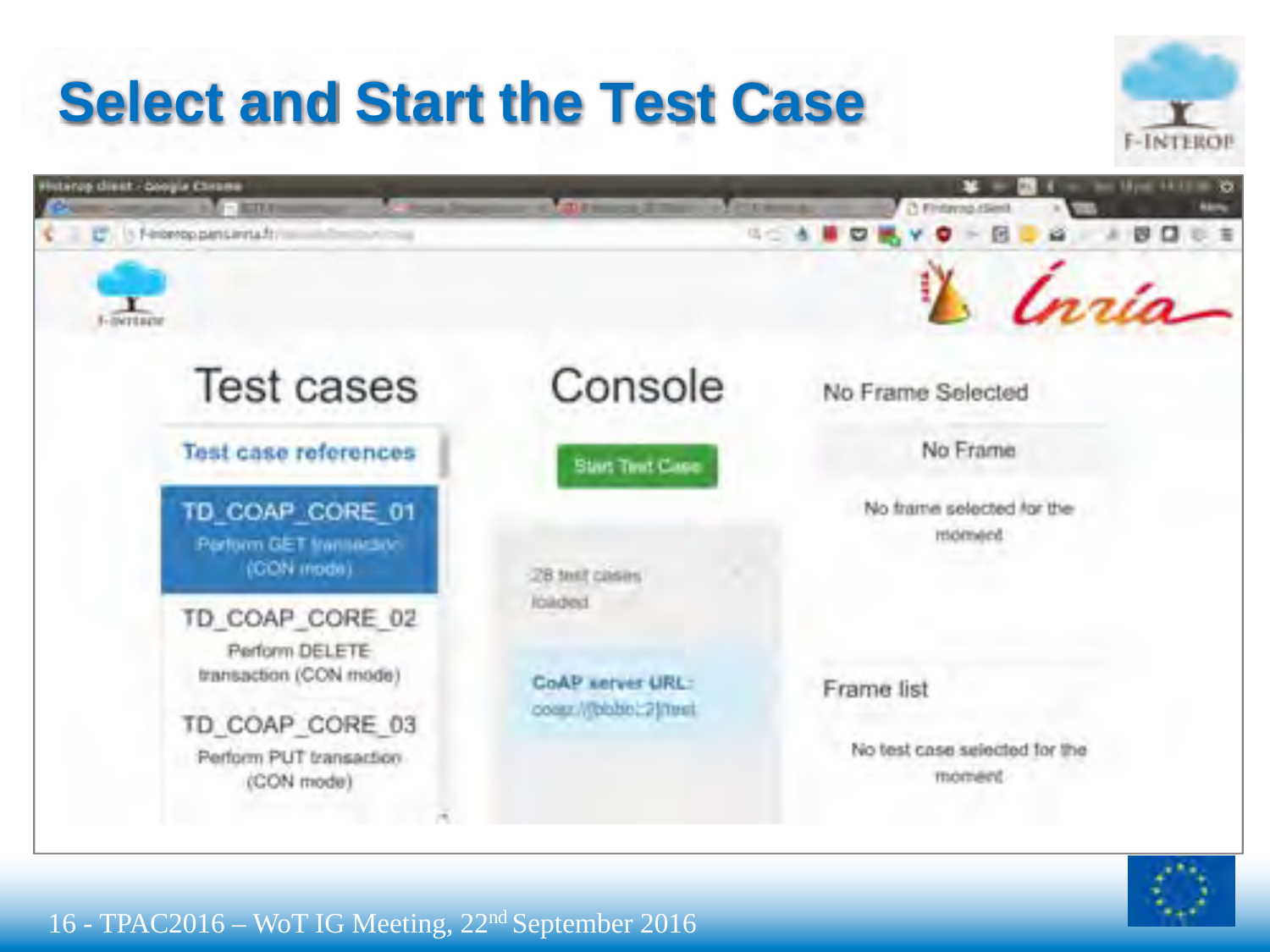## **Send CoAP Packets**





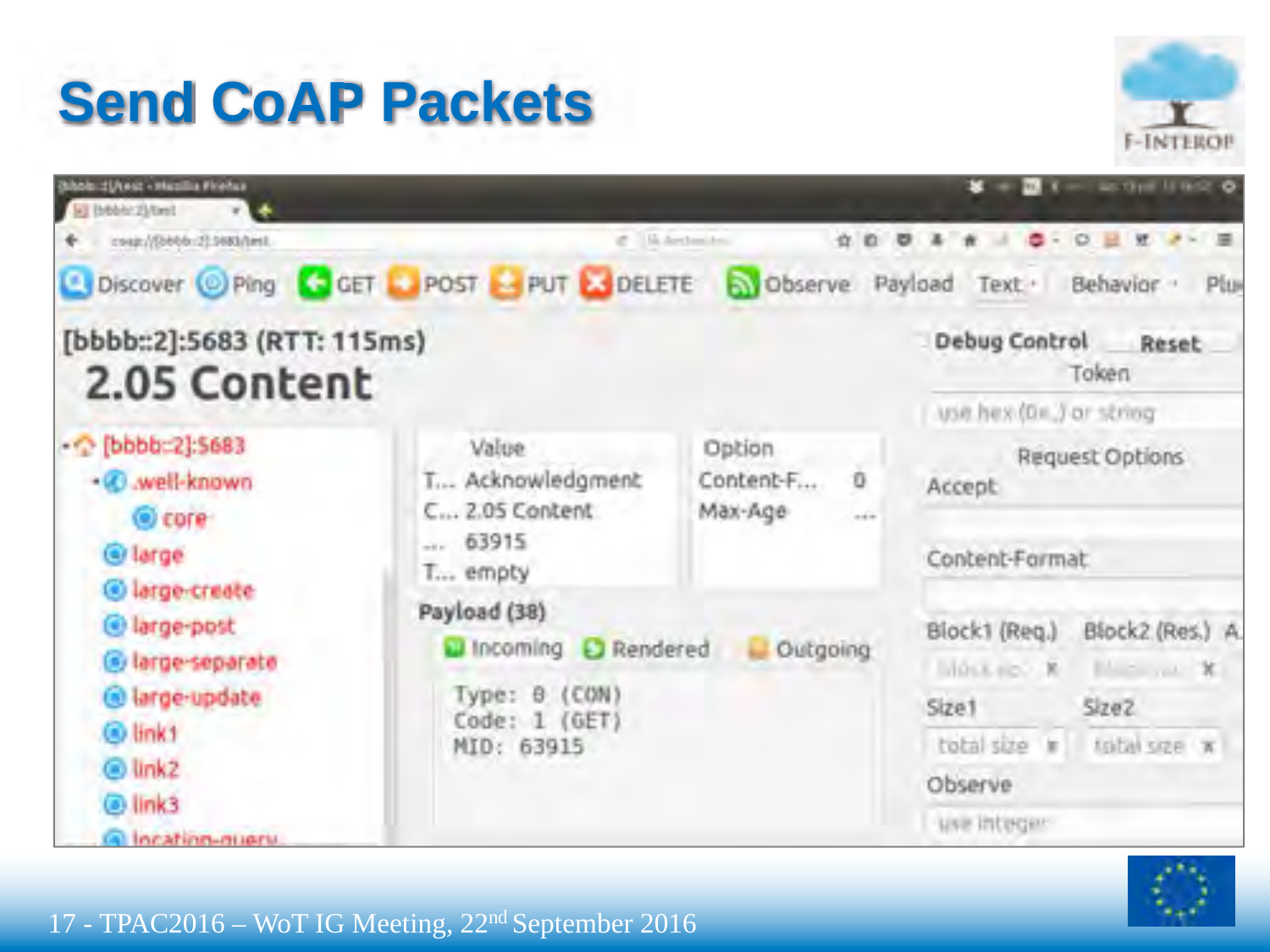## **Finish Test Case**





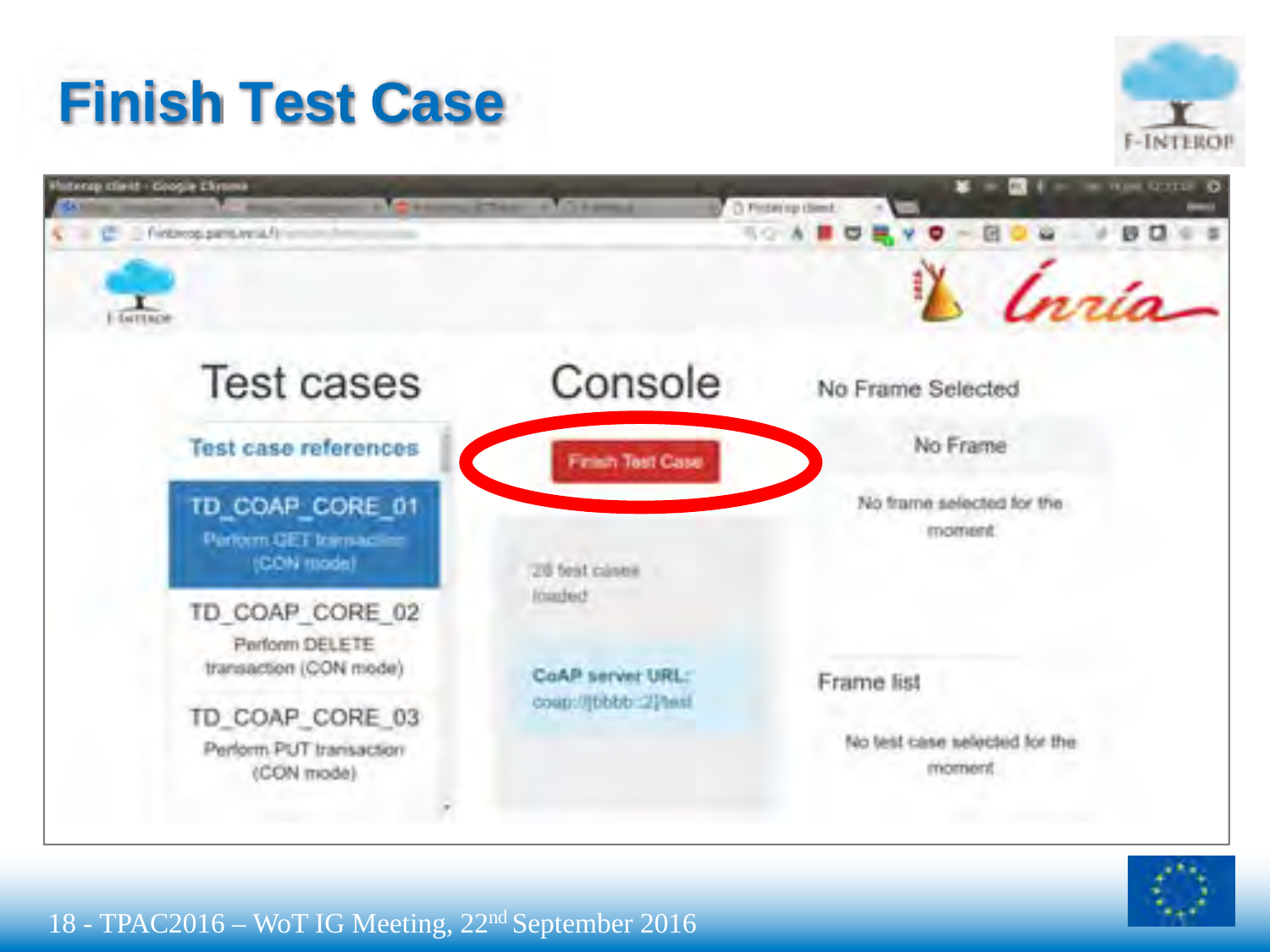Verdict



### **Test cases**



TD COAP CORE 12

TD COAP CORE 13

TO COAP CORE 14

Feeliem GET telenadium using impry Tisken

**ICON IMMIT** 

Perform GET transaction conspirate several URI-Path options (CDN mode):

Console

TO COAP CORE ST **Council Make and Administration Page Rental Factors** 4 节

#### More informations

127/0/13 | DaVP PACAL 13192 PUT resp+] sales | maste Crid/Wyemi1; isuber20 [ Nd ] **PERSONAL PRO** 

CollPrign Opt CollP Option Content (ymsel) **J/HultiV) CUARSE TIAPO/IN/JIMIN** got' expected COAPOLIUS Content syme() 127 0 0.3 | DaAP (NON 19898) 2.04 Charges v [ pats ] match CoAPhpent. AMPAAILER ME, MAcEDIANS

TIM LINE TO COAP CORE ST scanned, 'greenic this Finally bustom whites. Emergilizio di

TO COAP COVE IN Concert Slive yarristic Ligaring Opygeur Susmers

**Science Understand results** 

TO COAR COAR IN Grazed Had beenfield beginning **Gergene Faziono**  $1.7$ **NAMES TO A PROGRAM** 

**TO COAP CORE BE** Game the smoots game. **Physical Sacredo** More informations.

Analytic TC - TD\_COAP\_CORE\_07

Frame n'A

#### **Couple**

**Meetinger** 1. Type: 1 **Tokens maple 21** Code: 1 MessagetO 0x1992 **Token Irbiniki Contacts** EbAPCpboxXiPatt Della 11 Lingary & **SANAY RYSS** Paistowed Schiff **LEW-SPAIN** 

Figure Int

*<i><u>SAMOROSS</u>* 

UISEFORE + EXPERIENCE NON - MINE

4.000 03:1 + xxx = x 1 10 + 2001 - NML

A. (LTF/2.1.1 -> 157 R.R.1 Tennoon Classed Metauge

A (STORE = 187.0.0.2) CHAP (HON SURFERE)" **Command** 

sugar cars a strains (cover pero semistries) **Charged.** 

#### 19 - TP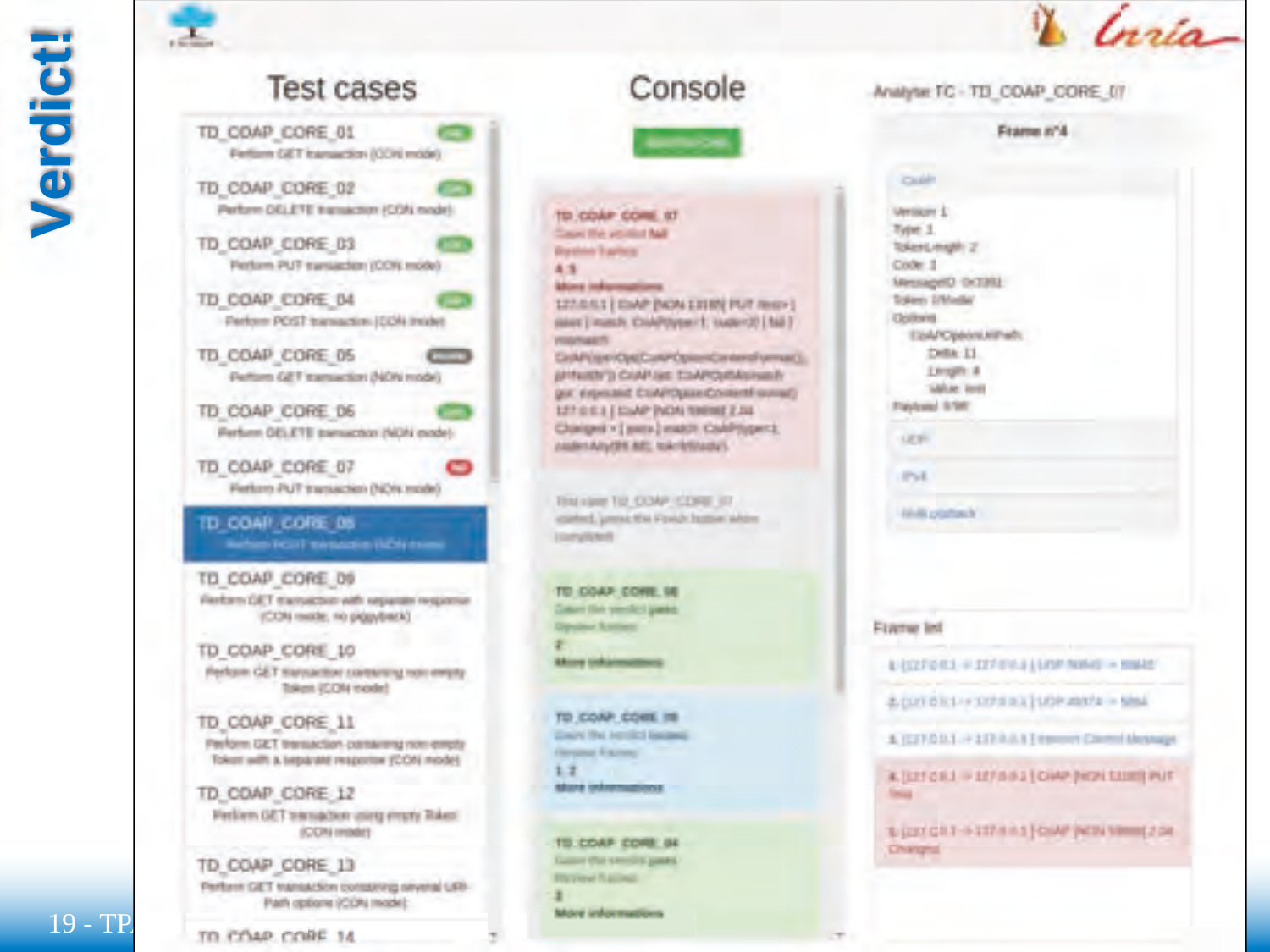### **Under the Hood: What's a test?**



 $-$  150 x 50 a 40 heatcase, 101.70.COAP.CORE.01.v01 WARE : http://f-interop.paris.inrim.fr/tests/TD\_COAP\_COME\_01\_v03 configurations CoAP configuration BASIC Haincrium: Perform GET transaction(CON node) ure conditions: Server offers the resource /test with resource content is not empty that handles GET with an arbitrary pa Folksmanchis '[COAP] 5.8.1, 1.2, 2.7, 1.7, 3.7' **HELLETERS** - sing is: 'TO COAP CORE DI vOI sing mi type: stimpli Jus : coap client Bentrialioni - Client is requested to send a GET request with  $-$  Type  $n$  @ (CON)  $=$  Code  $=$  1(GFT). - ITER (0) TO COAP CORE 01 v01 step 02 **TVI-1 CRECK** demoniantanı - The request sent by the client contains - Type=0 and Code=1 - Client-generated Message IDI\u2794 CMID) - Client-generated Token(\u2794 CTOK) - Uri-Path option "sest" - Afric in: TO COAP CORE 01 v01 step 03 lopes check dealersation: - Server sends response containing  $-$  Code = 2.05(Content)  $-$  Message 10 = CM10, Token = CTDK - Content-format option - Non-espty Payload - ITER 18: TO COAP CORE 01 y01 step 04 Iver: verify potr cosp\_client description: - Client displays the received information

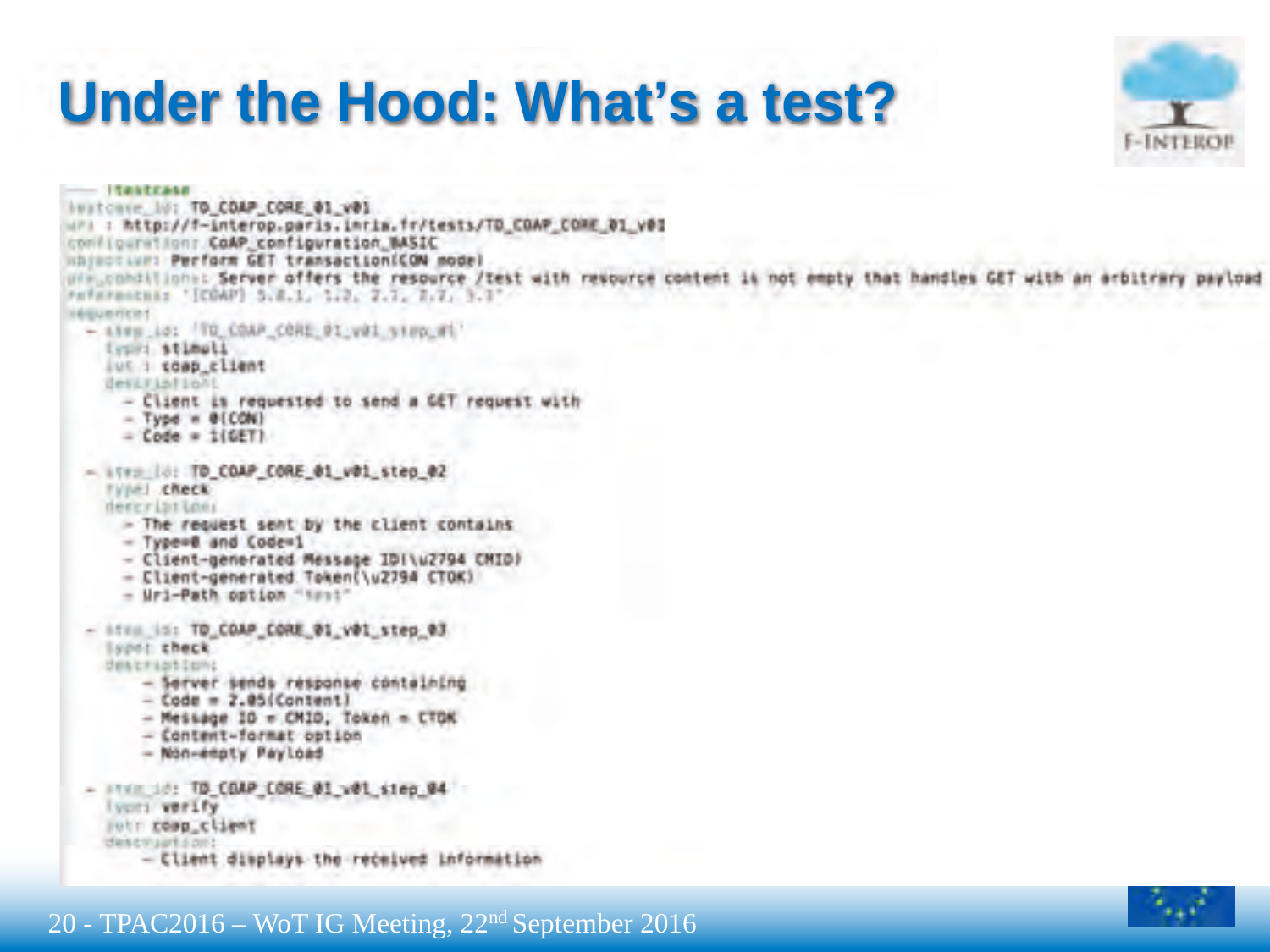## **Under the Hood: What's a test?**



#!/usr/bin/env python3

```
from ttproto.ts_coap.common import CoAPTestcase
from ttproto.ts coap.templates import *
class TD COAP CORE 01 (CoAPTestcase):
  def run (self):
        # match stimuli
        self.match_coap ("client", CoAP (lype="con", code="get"
                         opt = selfּCMID = self.frame.coapl"mid"]
        CTOK = self. frame, coao['tck"]# match step 2
        self.next()
        if self;match coap ("server"; CoAP (
                         code = 2.85.mid = CMD,
                        tok =CTOK,
                         \mathsf{pl} = \mathsf{Not}(\mathsf{b}^{\dots}).
                     11:
            # match step 3
            self.match_coap ("server", CoAP (
                         opt = Opt (CoAPOptionContentFormat()),
                     1. "Tail")
```
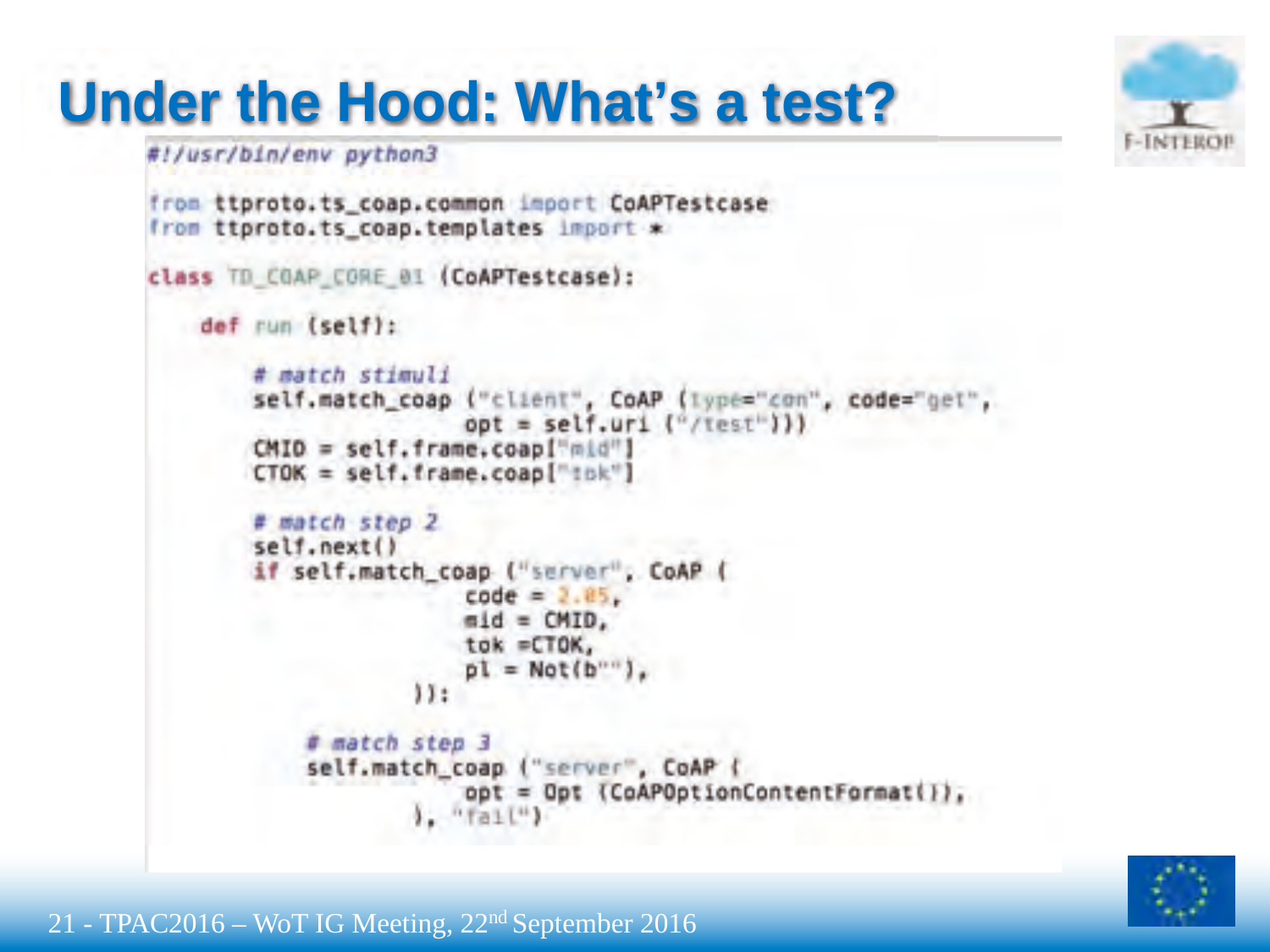## **Next Milestones**



- **July 2016** 
	- minimal CoAP interop testing (done) -> see demo
- November 2016
	- . Functional platform available
	- CoAP CORE interop tests
- $\cdot$  March 2017
	- 6TiSCH support, update at IETF98
	- . CoAP interop test (advanced version)
- July 2017
	- Use at 6TiSCH/6lo plugtests
	- $\cdot$  minimal WoT interop testing

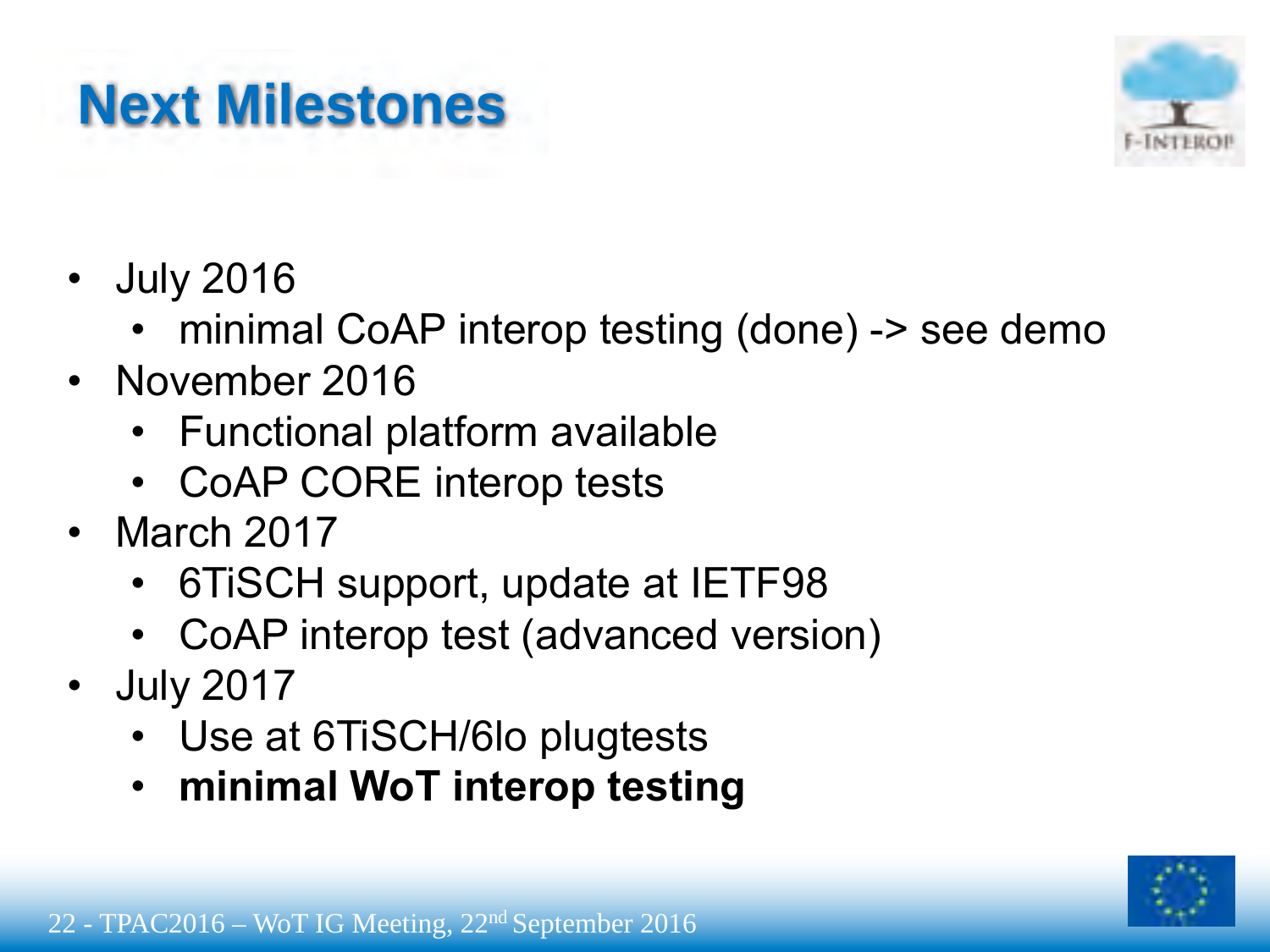### **WoT interop test case example**

#### Properties

| Identifier           | TC_WOT_BASE_01                                                                                       |  |  |
|----------------------|------------------------------------------------------------------------------------------------------|--|--|
| Objective            | Read Boolean Property                                                                                |  |  |
| References           | 5.2.3.1 Property, 3.2.4.1 Simple Data                                                                |  |  |
| Pre-test conditions  | Exposing Thing provides boolean Property                                                             |  |  |
| <b>Test sequence</b> |                                                                                                      |  |  |
| 1. Stimulus          | Consuming Thing sends Retrieve to Property                                                           |  |  |
| Check                | Consuming Thing sends<br>- protocol operation bound to Retrieve<br>- no payload<br>- to Property URI |  |  |
| Check                | Exposing Thing sends<br>- positive response code<br>- payload formatted according to TD              |  |  |
|                      | Consuming Thing displays read value                                                                  |  |  |

Source: https://github.com/w3c/wot/blob/master/plugfest/2016-beijing/plugfest-test-cases-beijing-2016.md

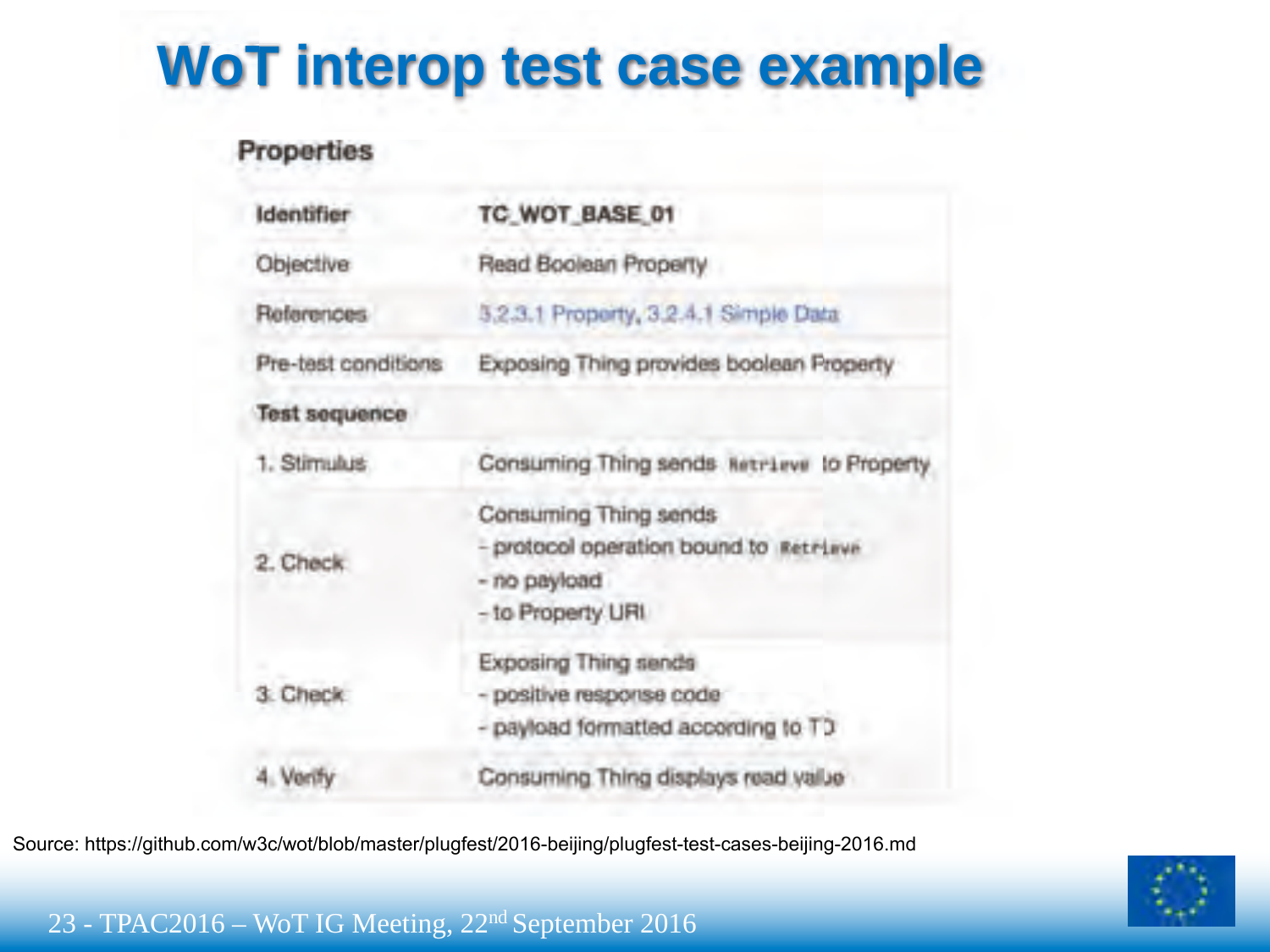## **How the WoT community can help?**



### **Contributors:**

- . Help us extending F-Interop for interop in WoT context
- . List requirements, identify key priority WoT standards
- . Develop test suites for (new) standards
- . Provide feedback on architecture and choices
- **Users:** 
	- . Use F-Interop for remote interop events/plugtests

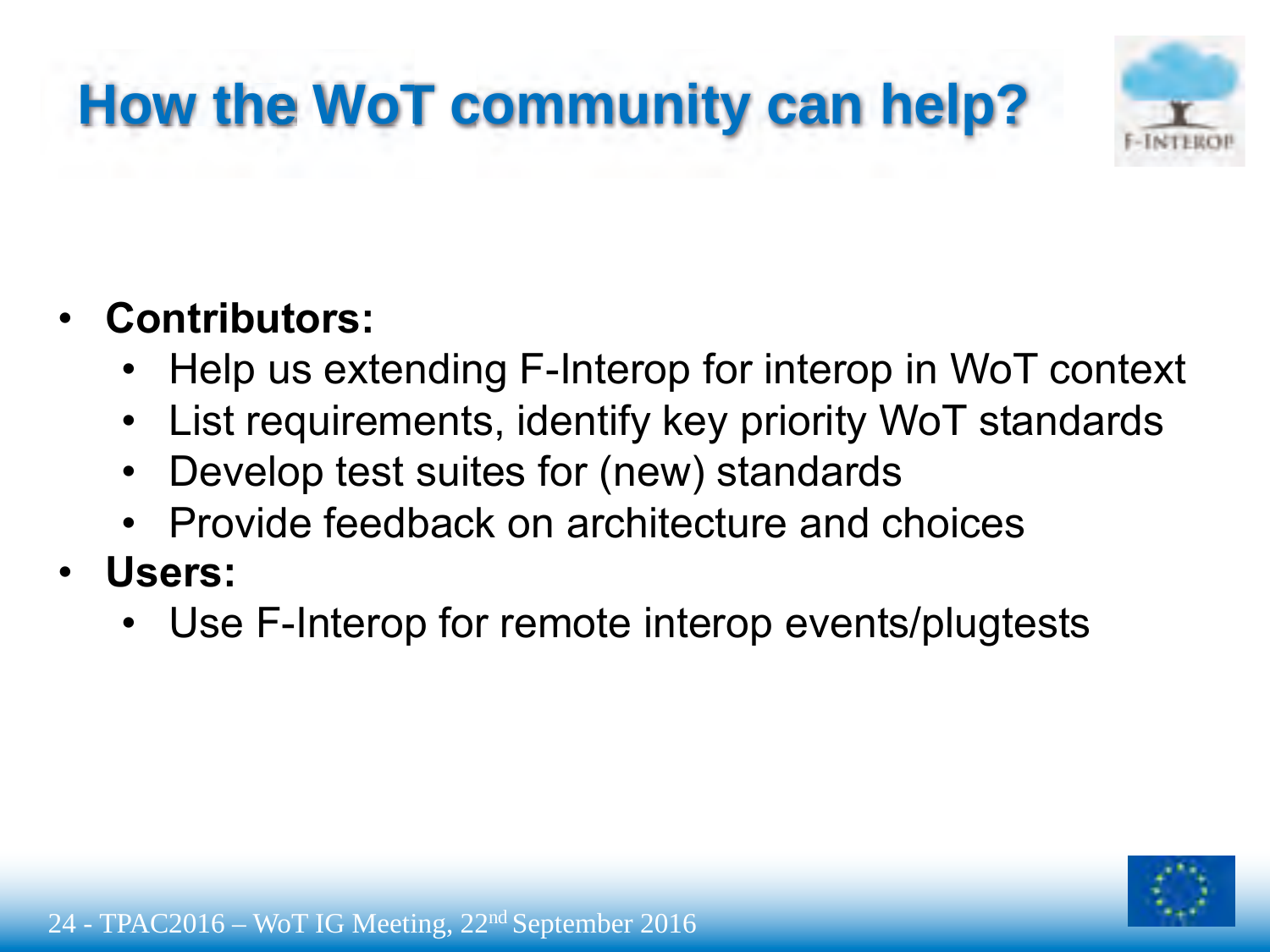

# **Open Call**



25 - TPAC2016 - WoT IG Meeting, 22<sup>nd</sup> September 2016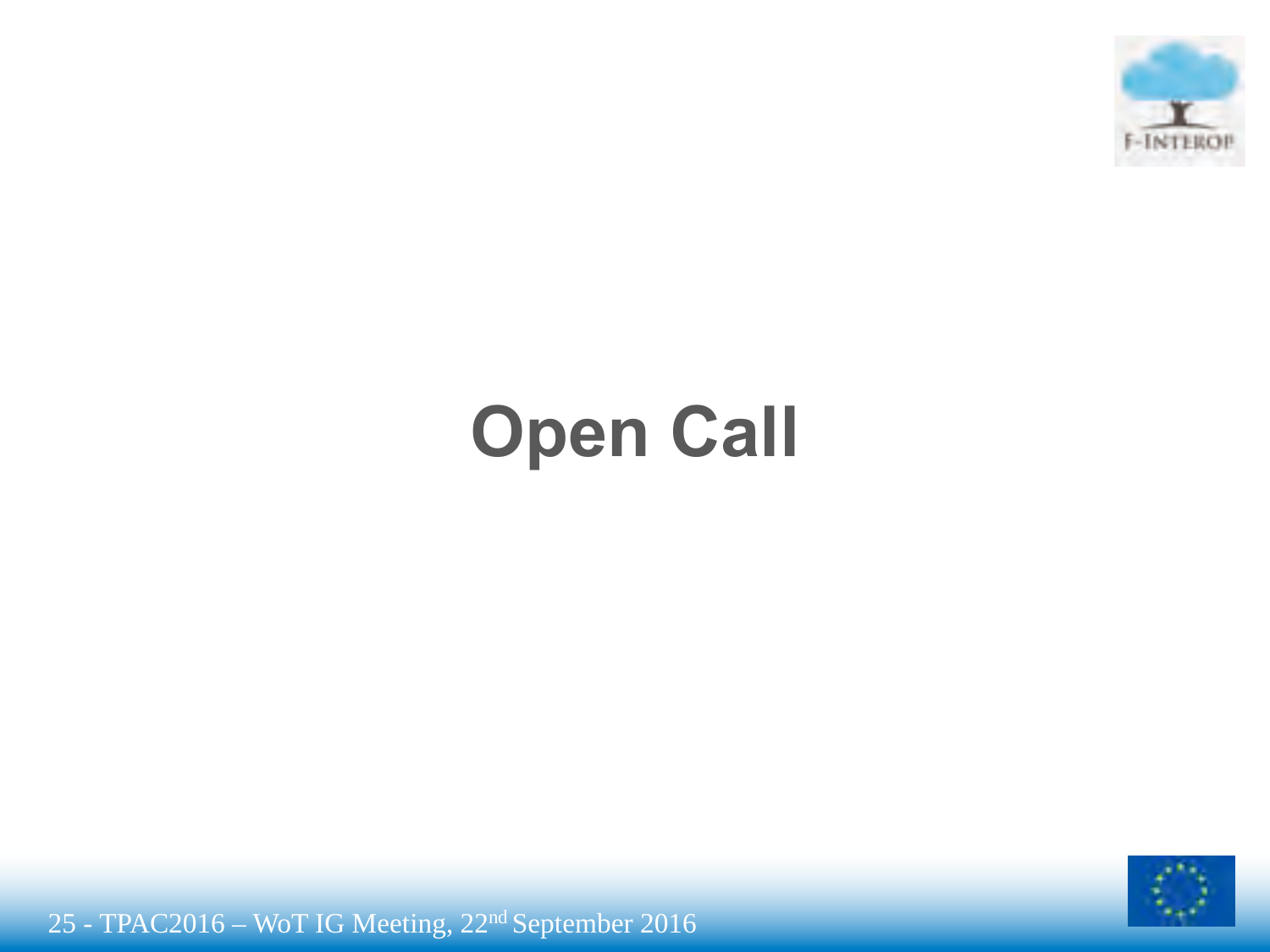### **Open Call Categories**



- **New testing tools to extend capabilities of F-Interop**
- New test descriptions to test conformance and interoperability of other standards
- SME F-Interop assessment reports: SME device Interop tests to test F-Interop platform
- **Plugtest Events:** Third parties selected to conduct 3 remote online plugtest events

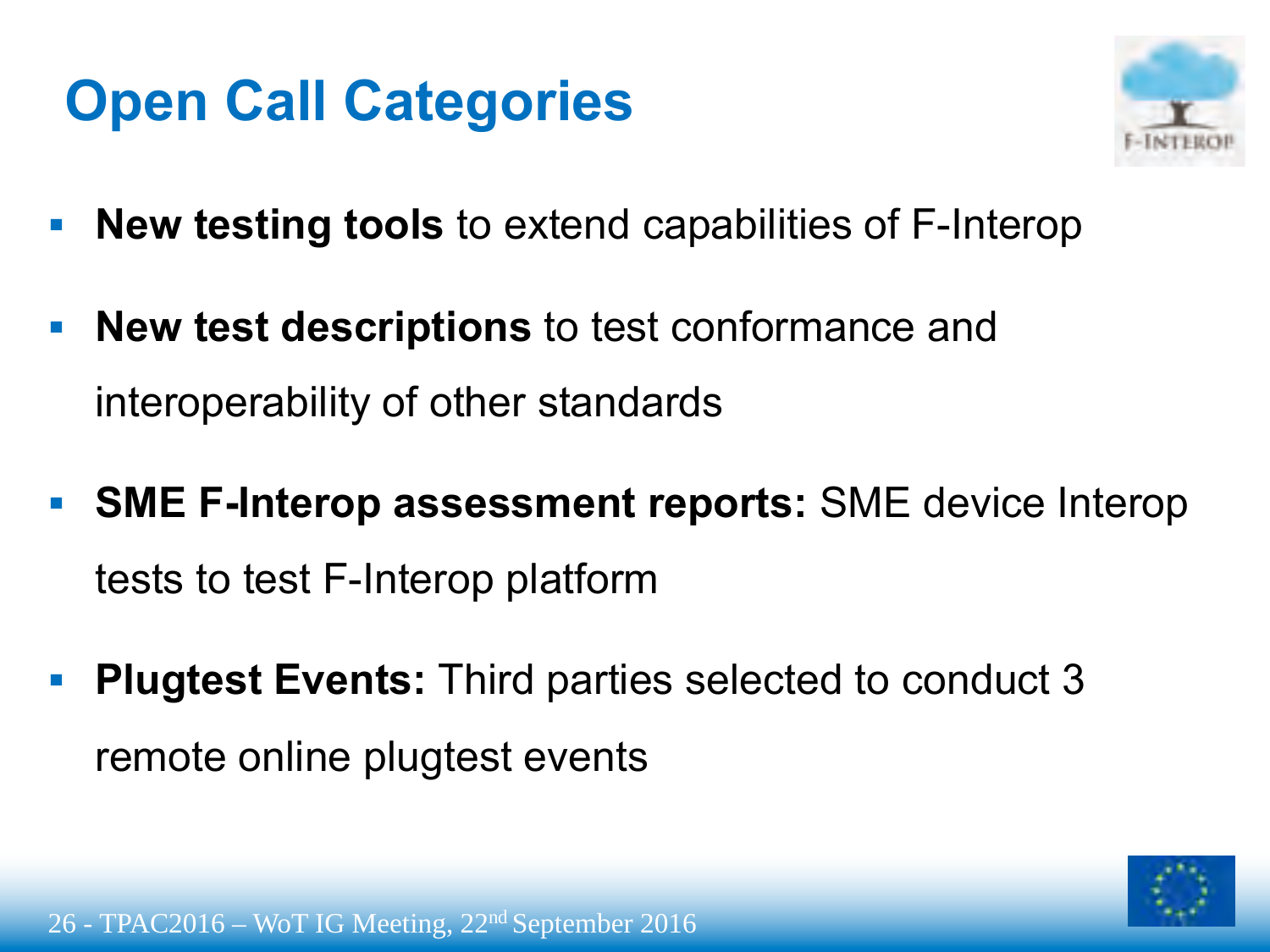



# **610k for 19 projects**

| <b>List of Categories</b>              | <b>Grants</b> | <b>Award</b> |
|----------------------------------------|---------------|--------------|
| New F-Interop tools extensions         | 3             | 100 000      |
| <b>New interop test descriptions</b>   | 3             | 60 000       |
| SME devices F-Interop tests and report | 10            | 10 000       |
| <b>Plugtest Events</b>                 | 3             | 10 000       |

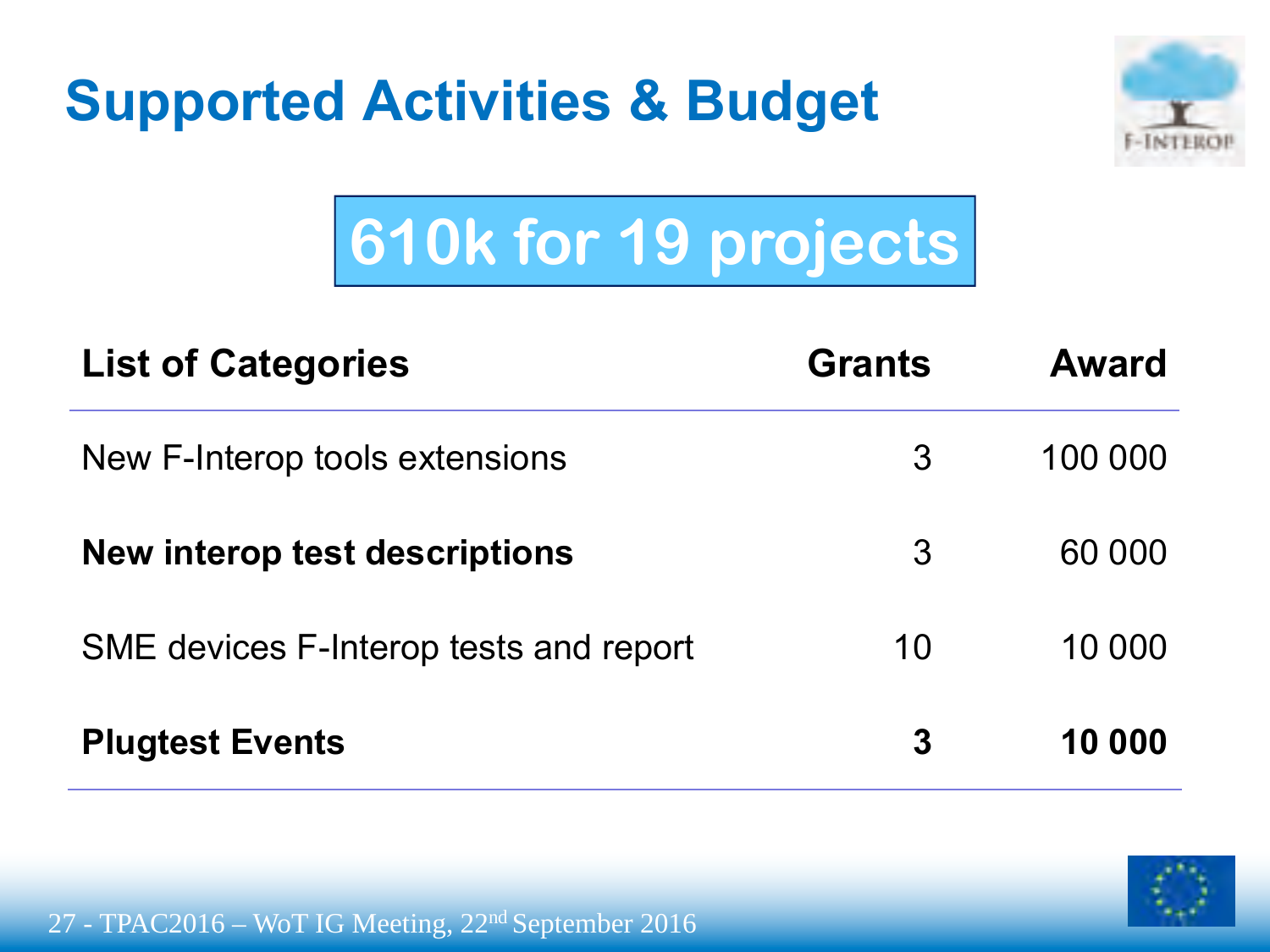### **Important Dates**







#### 28 - TPAC2016 – WoT IG Meeting, 22<sup>nd</sup> September 2016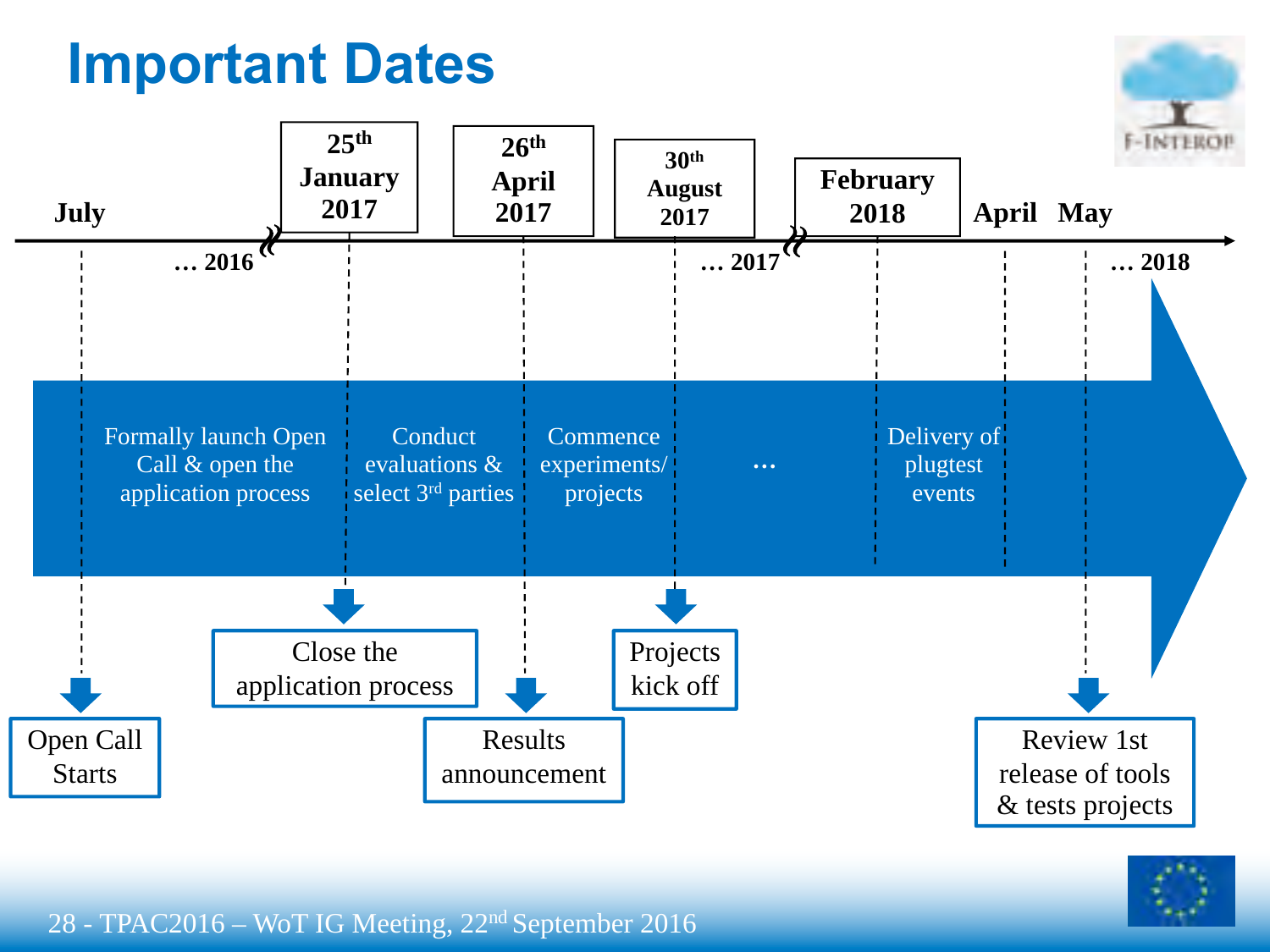### **How to apply?**



- Template for the proposal
- **Guide for Applicants**
- Standard Industrial Experiment Contract
- Open Call Terms and Conditions
- **Submission Portal**

### http://www.f-interop.eu/index.php/open-call